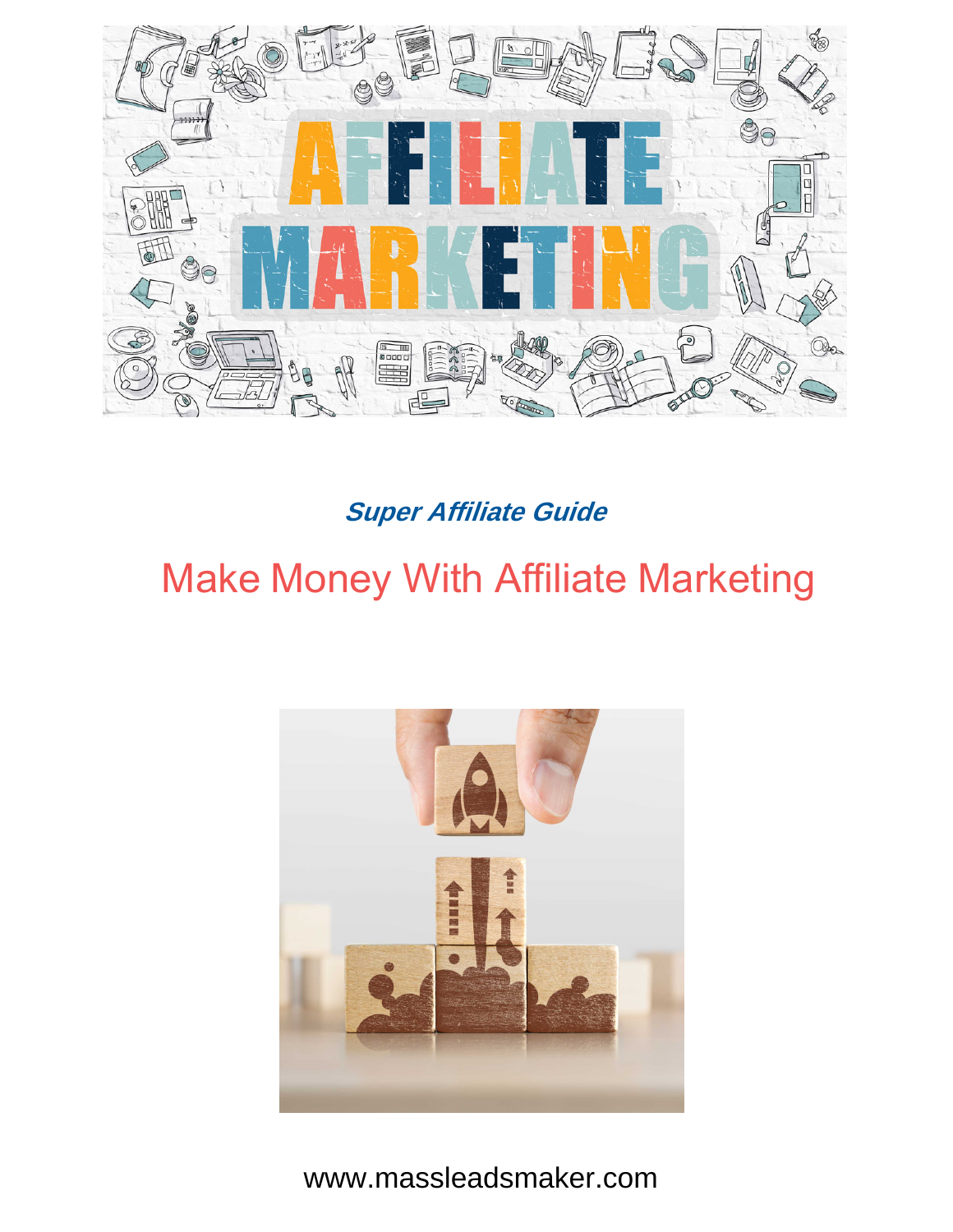|                                                                                                              | 2  |
|--------------------------------------------------------------------------------------------------------------|----|
|                                                                                                              | 5  |
|                                                                                                              | 8  |
| Chapter 5. How to Promote Your Website and Get Traffic                                                       | 11 |
| Chapter 6. The Top 10 Affiliate Marketing Programs                                                           | 14 |
| Chapter 7. Writing Content for Affiliate Marketing <b>Chapter 7. Writing Content for Affiliate Marketing</b> | 18 |
| Chapter 8. Using Social Media Platforms for Affiliate Marketing                                              | 21 |
|                                                                                                              | 24 |
| Chapter 10. The Challenges Associated with Affiliate Marketing and                                           |    |
|                                                                                                              | 27 |
|                                                                                                              | 30 |



Copyright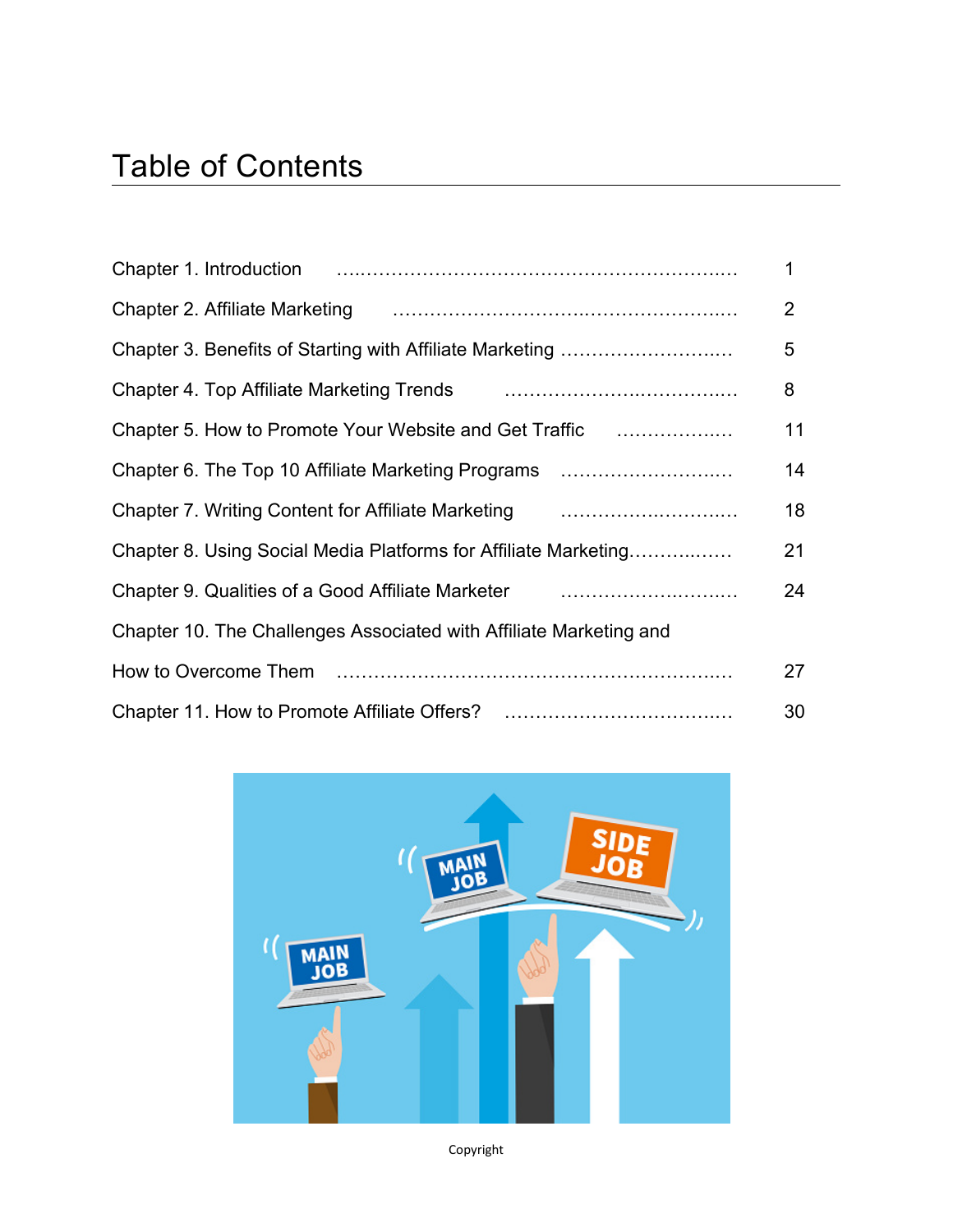## Chapter 1. Introduction

# Affiliate Marketing

With the growing age of technology and the ease that comes with it in more departments, more and more people are looking for ways to use it as a source of income and find ways to work from it without having to leave their houses remotely! One field of work that provides this feasibility is Affiliate Marketing, and it has grown mainly in the few previous years. It has grown so massively that it has shifted from being a secondary source of income to a primary source of income for many people.

Affiliate marketing isconsidered to be a part of a billion-dollar online industry and one that will only continue to grow in the upcoming years. No doubt starting a new job is a risky opportunity to take; either you make it, or you break it. But with the new age of modern technology, never underestimate the power you hold! But what exactly is Affiliate Marketing, and how will you know what to do if you do opt for it as a career choice? Well, worry, not! You have come to just the right place. Our intensive guide on the world of affiliate marketing will provide you details on all the ins-and-outs of affiliate marketing, and if you follow it, we can almost guarantee you success in it as well!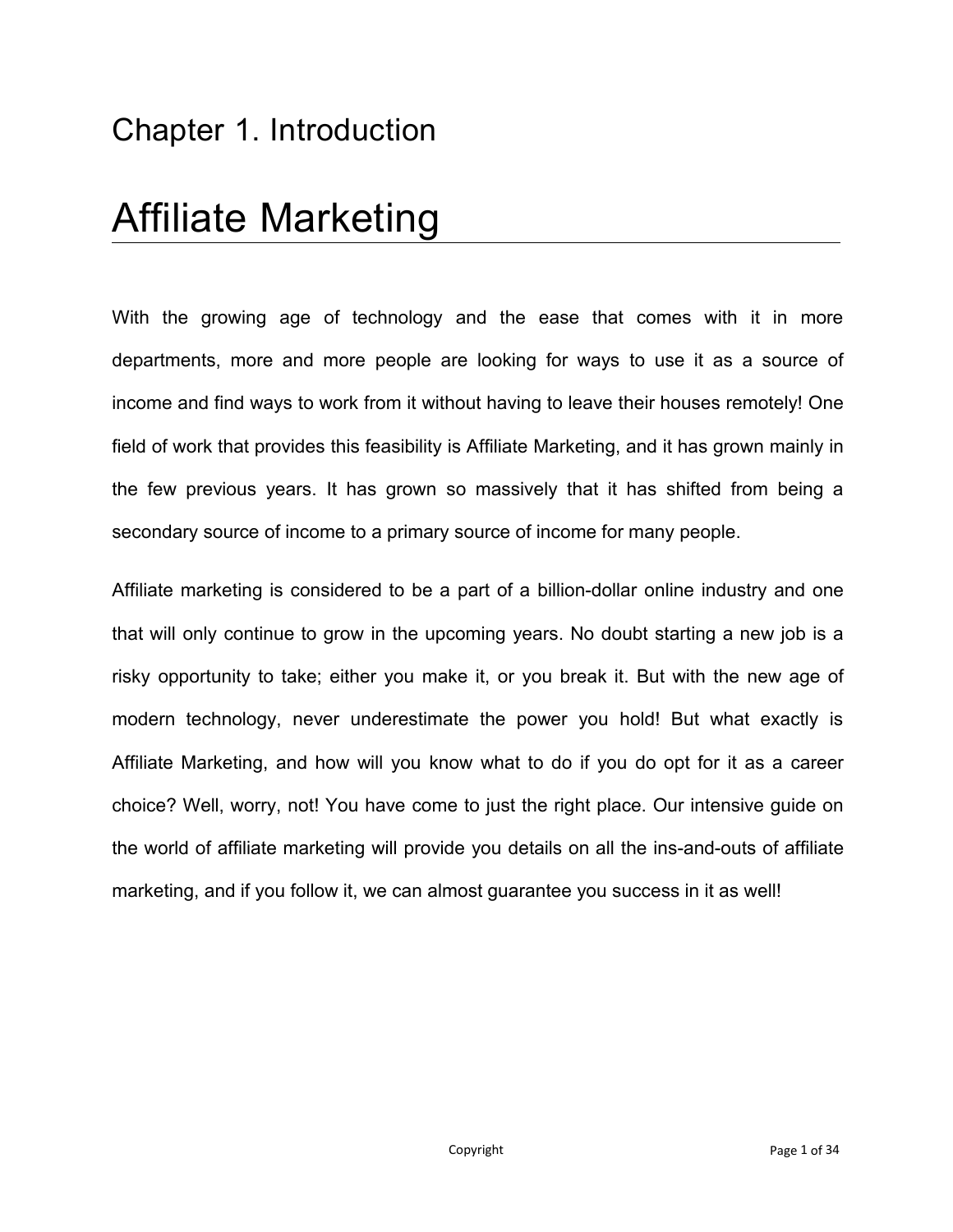# Affiliate Marketing

Turning into an affiliate marketer is a fantastic system for bloggers hoping to up their present salary or even to start bringing in cash from their blog. There are a few choices with regards to the whole field of affiliate marketing, including tactics and strategies to make affiliate marketing work for you.

Before we get started on how to go about making affiliate marketing into a career, let's learn about some much-needed basics.

#### **What is Affiliate Marketing?**

Simply, by definition, affiliate marketing is known to be "a marketing arrangement by which an online retailer pays a commission to an external website for traffic or sales generated from its referrals." If you're a beginner or new to the term of affiliate marketing, there's a possibility all of this went completely over your head.

Let's break it down for you. Affiliate marketing is largely regarded as one of the most modern, quick and effective ways to make money online. While many would quote it to be a 'side hustle,' a lot of people successful at it make it their primary means of income. In simpler terms, it is described as the partnership between an individual and a business where the individual creates content, such as blog posts or videos, to market the said business's products or services. This drives an audience towards the product or service for sale and, in turn, the individual, or the affiliate marketer, earns a commission.

However, this is just a basic description of what the job holds. Affiliate marketers can take upon any method that works best for them. For example, a blogger looking to get involved would probably become an affiliate through an affiliate network and would either place a button, banner or link within their blog posts, which will get their reader's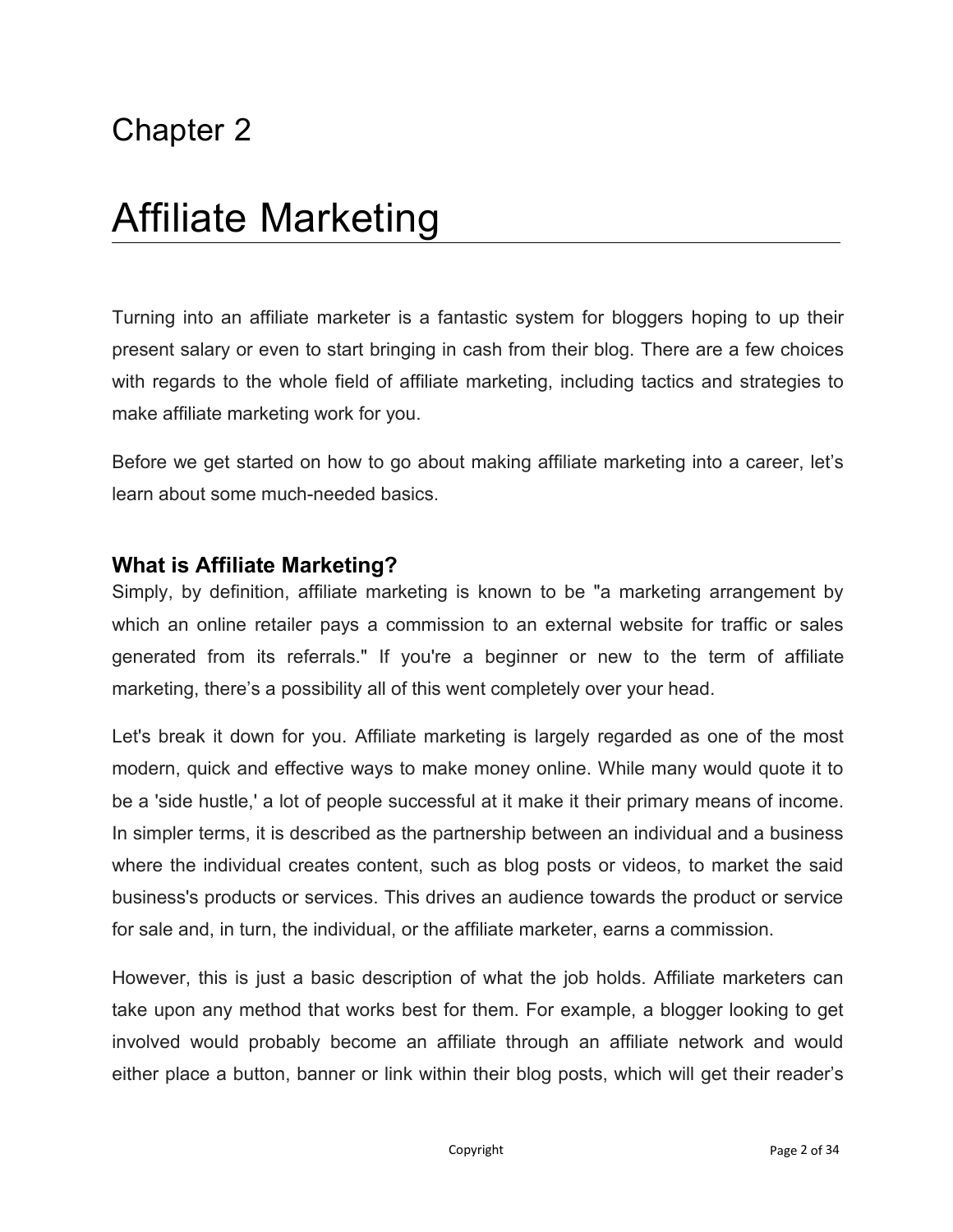attention and drive them to the product being marketed. The more social media channels and platforms on the internet utilized, the better the product will be marketed.

#### **History of Affiliate Marketing**

It's a typical confusion that Amazon was the creator of affiliate marketing. Affiliate marketing started in 1989 by a man named William J. Tobin, who was the world's first web advertiser and marketer. William J. Tobin also founded PC Flowers and Gifts. He theorized the whole idea of affiliate marketing and propelled his program on the Prodigy Network. The model of affiliate marketing that he created included paying the Prodigy Network a commission on each deal or sale that was being made. By 1993, Tobin's model on affiliate marketing was producing more than \$6 million yearly for Prodigy. This achievement urged Tobin to bring forward his idea to the world in 1996. However, it wasn't given any status until 2000.

Side by side in 1994, a BuyWeb Program was launched by CDNOW, which revolved around the idea of music websites reviewing different albums of musicians released and then linking them to CDNOW so visitors can head on over to their site and buy the album if they liked them.

And while Amazon is thought to be the starter of affiliate marketing, it brought forth its associates program in 1996, even after CDNOW's venture. However, even though they first the first to introduce the idea, they were the first ones to grab global attention to the whole idea of affiliate marketing. The model they introduced was similar to the other ones and involved a paid commission to the marketer, which was a certain percentage of the price of the product sold. Since then, this became the general model followed by all affiliate marketers.

### **The Affiliate Marketing Business Model**

The business model of affiliate marketing is one not very easy to understand, but one that can be quite rewarding once you get the hang of. Affiliate marketing is one of the most basic plans of action that nearly everybody who has brought in cash online has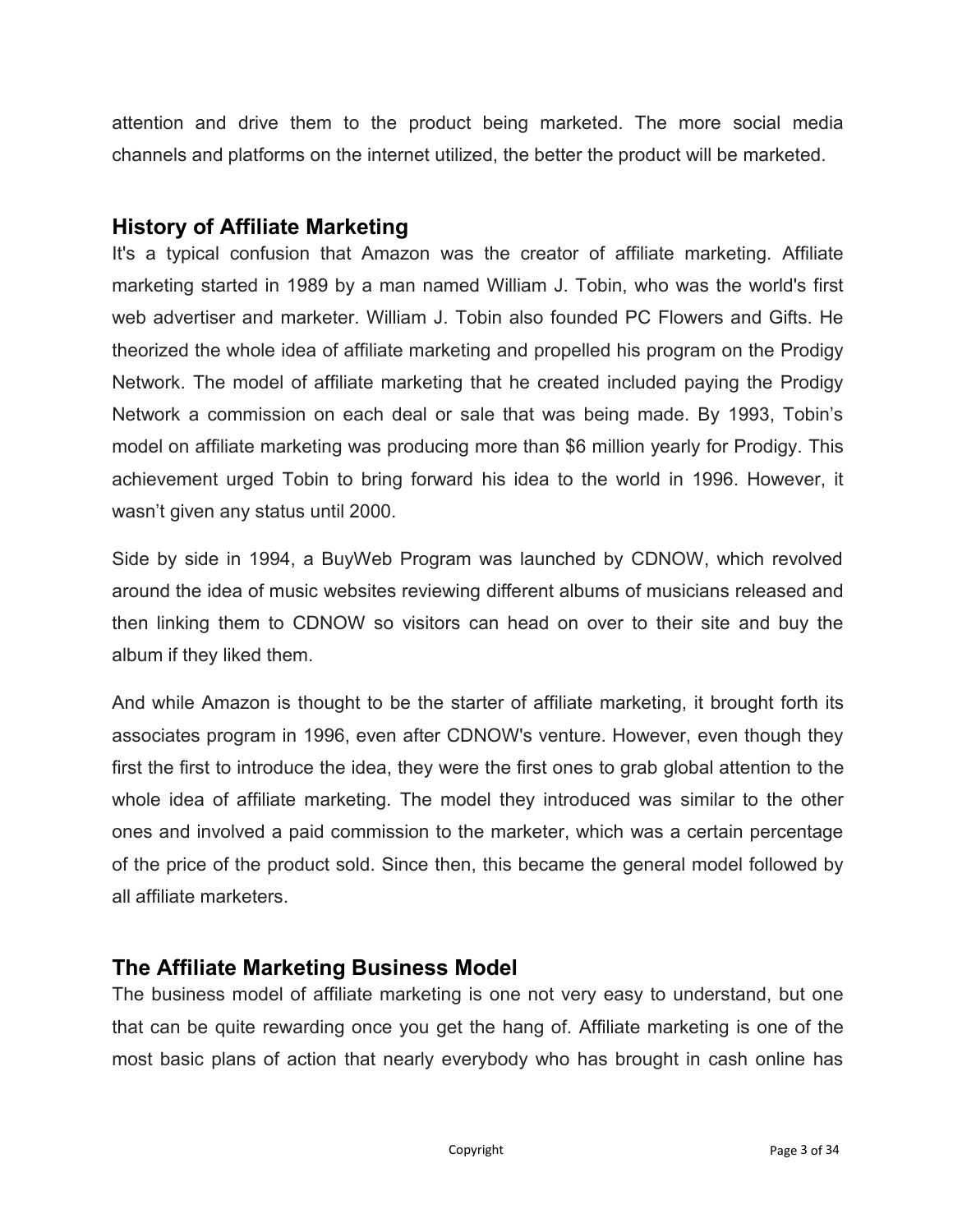some involvement in. It very well may be unfathomably rewarding, yet gives its arrangement of advantages and disadvantages, as each plan of action does.

At its fundamental level, affiliate marketing is basically where you join with a business or an organization to sell their items or services. You get paid ordinarily every time somebody either purchases something or performs what was expected from them from the deal made with the business of the organization.

You are paid a commission each time you succeed in closing a deal or making a sale, and this cash is pretty much from the advertising spending plan or budget of the business that you are in partnership with during the affiliate marketing program.

Some businesses also offer rebills, which are an affiliate marketergetting paid for quite some time even after the sale has been made. Expectedly, these products are a little challenging to sell, but with the right kind of approach and expertise, they are rewarding in the long run.

So while affiliate marketing may have become common over time, not everyone can easily make it big in this line of work. However, keeping yourself well informed right off the bat may give you an upper hand.

### **[Free Training Series Reveals Everything, Step-by-Step](https://bit.ly/2VQxfco) FREE TRAINING: "How to Earn a 6-Figure Side-Income Online"**

 **6-week Course On Paid Traffic To Create An Affiliate Marketing Based Business**

 **Click Here To Watch The Presentation**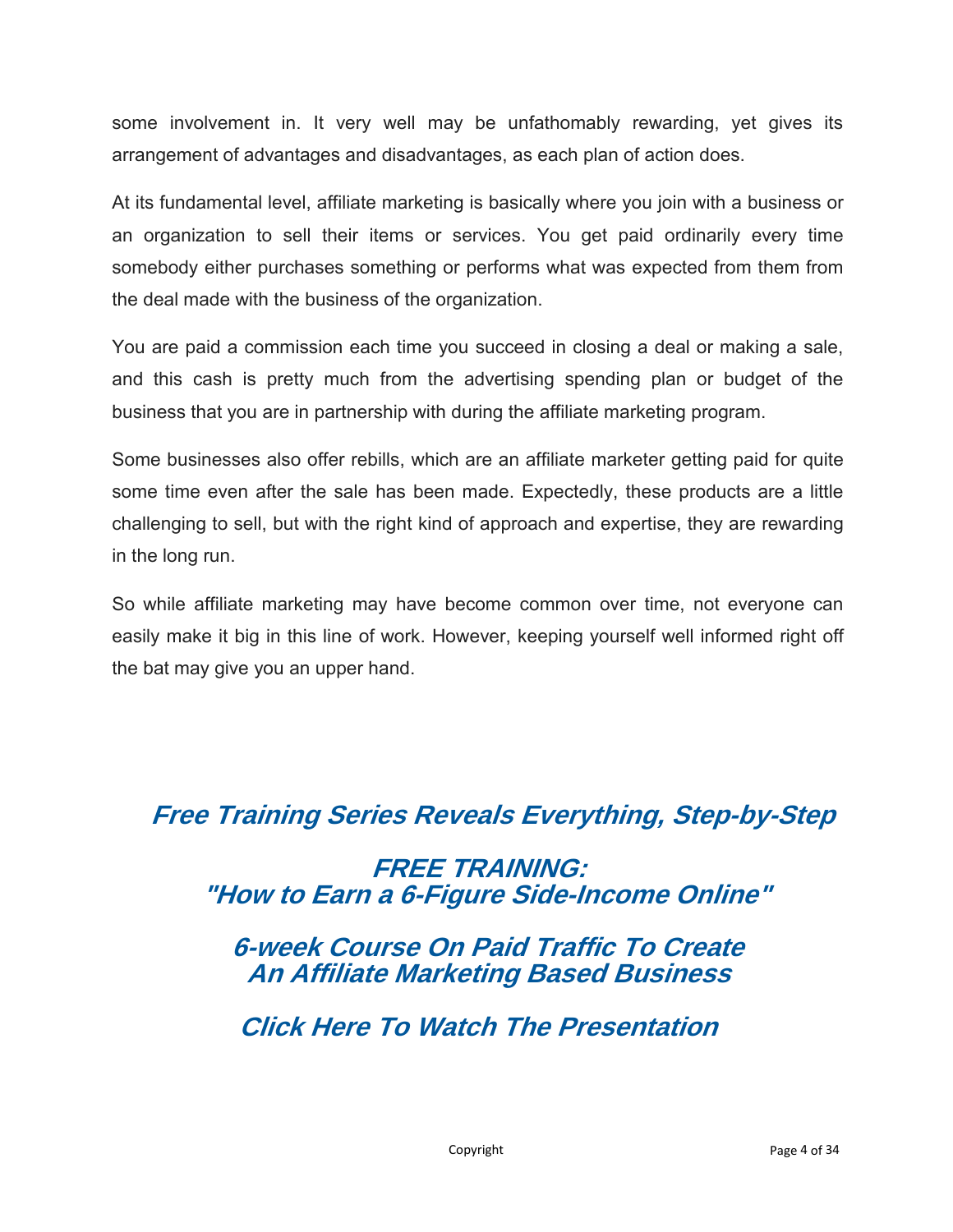# Benefits of Starting with Affiliate Marketing

A lot of people have benefited from affiliate marketing since its invention in the early 1990s. It is considered to be an effective method of earning an income online and one that is 'passive' so your contribution can be minimized while still producing maximized results.

While we know what affiliate marketing is, what are some of the benefits of opting for affiliate marketing as a primary or secondary career option? While almost everything comes with risks in today's world, there are also quite a few benefits that might outweigh them. Here are a few:

#### **What are the Benefits of Affiliate Marketing?**

#### **1. Minimal Expertise Required:**

While almost any other career choice in the world would require you to have some prior knowledge or education in it, affiliate marketing isone of those where you need not be a know-it-all on the subject matter. You can learn along the way, but its one of those fields that puts the term 'practice makes perfect' into use. There are multiple available methodologies and strategies to follow on the internet on how to make affiliate marketing success for you. You can choose the one you resonate with most, or which works best for you and try to go with it. It is merely a trial-and-error based line of work. If you're already an existing blogger or content creator on the world wide web, you can benefit even more by partnering with a business to be an affiliate marketer!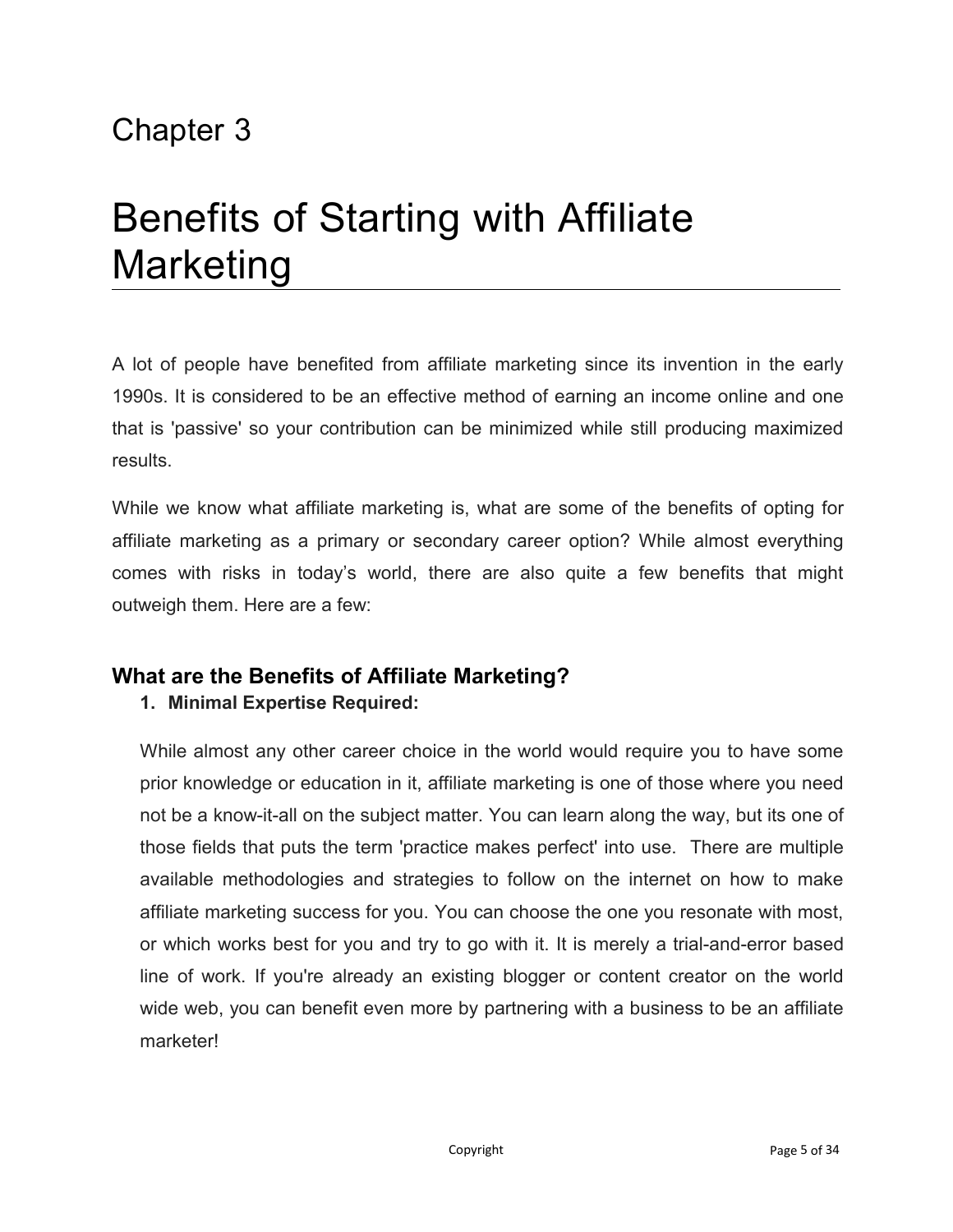#### **2. You don't need a lot of money to start it:**

While many people shy away from venturing out into new waters when it comes to changing career paths or finding a new one due to financial constraints or money problems, affiliate marketing is not the same. It is a fairly low-cost business opportunity, and nothing is stopping you from joining it. You don't need a lot of resources to get started on affiliate marketing compared to other business ventures. All you need is to have access to the internet and some electricity to assist it for you! If you're tech-savvy, that might give you an upperhand at the game, but it is not essentially a requirement. Similarly, if you're an existing blogger or content creator on the internet, you might have a head-start, but a lot of people have still made it reasonably well without either of these two skills.

#### **3. It is a Wide Industry:**

Affiliate marketing as an industry is one with a lot of depth and width to it. It is pretty far-reaching and profitable, and one which may have over a billion-dollar' worth in it. Since it is a vast field, searching for products or services you understand well and see yourself working with is fairly easy to do and one that will allow you to understand the whole ordeal better. Due to the fact that you can make your own choices, you can maintain your honesty and sincerity, which comes with it, which would probably help earn the trust of your customers faster. Commission wise, it has been proven that those people who show the most belief and interest in their products are the ones that tend to be more successful than their counterparts.

#### **4. Flexibility and Freedom come with it:**

No matter whether your approach at affiliate marketing is for a secondary means of income or primary means of income, it comes with a considerable amount of freedom, independence and flexibility. Unlike any other ordinary job, affiliate marketing lets you make a few decisions on your own, such as choosing your schedule and when you want to work. Similarly, you can take your off days and even decide who you want to partner or work with. The environment and timetable you choose can be by your comfort so you can maximize and optimize your productivity.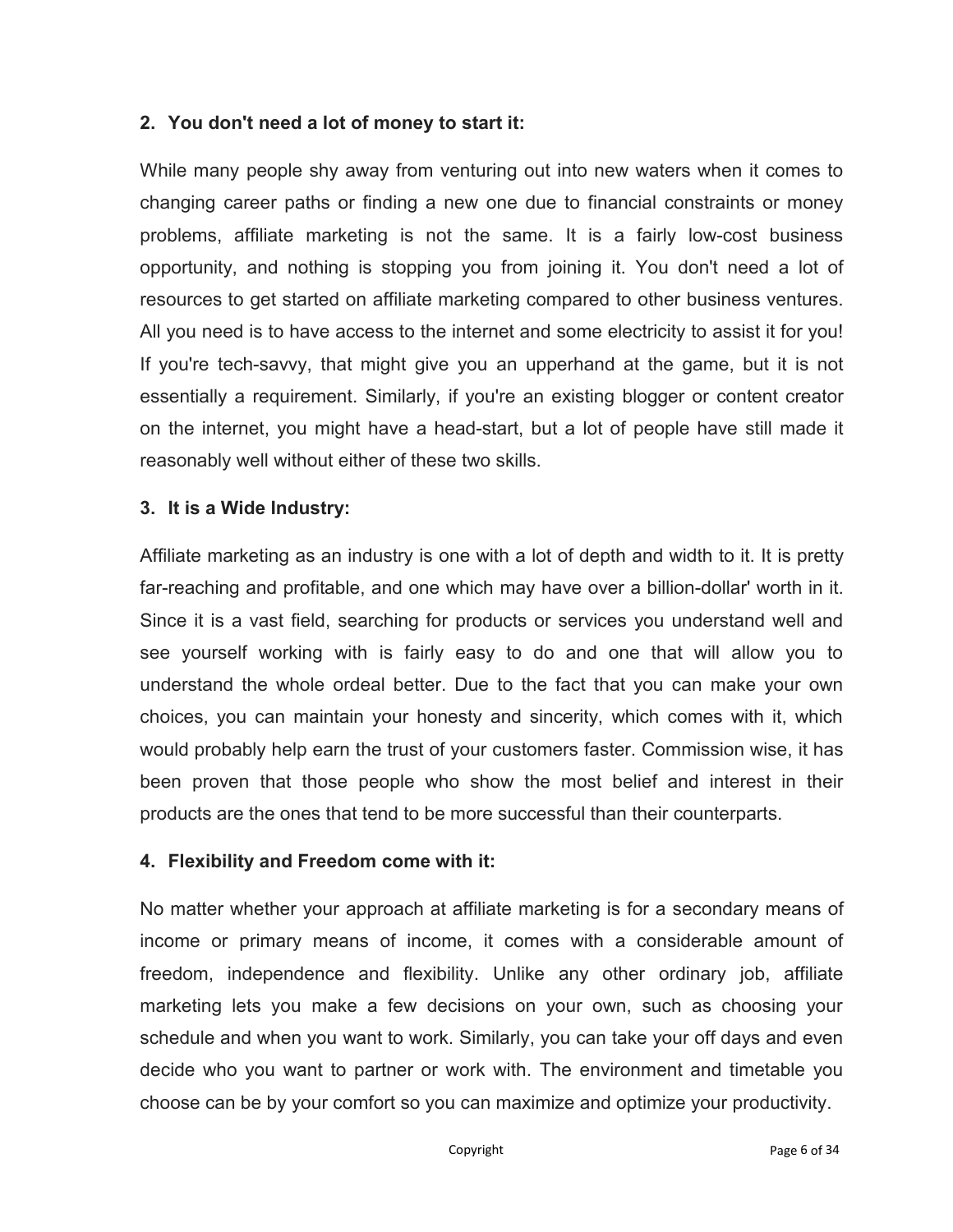#### **5. You can choose it as a Secondary Source of Income:**

Affiliate Marketing doesn't have to be the only way for you to earn an income. In fact, if you already have a job and don't want to quit it, but still need some extra cash on the side. Affiliate Marketing may be the best option for you! You can use it to make money on the side without any pressure of making it big right at the start since you already have an income supporting you. This means you can be much more relaxed with your venture and can take time to figure out the method and strategy that works best for you. However, if you do choose to make it your primary source of income, it could very well be one and can make you money faster than looking for a job.

These are just a few benefits of affiliate marketing. Of course, since the market is so wide, the benefits that come with it can be just as vast. Even if there may be risks involved, the advantages could work to outweigh them.

### [www.massleadsmaker.com](http://www.massleadsmaker.com)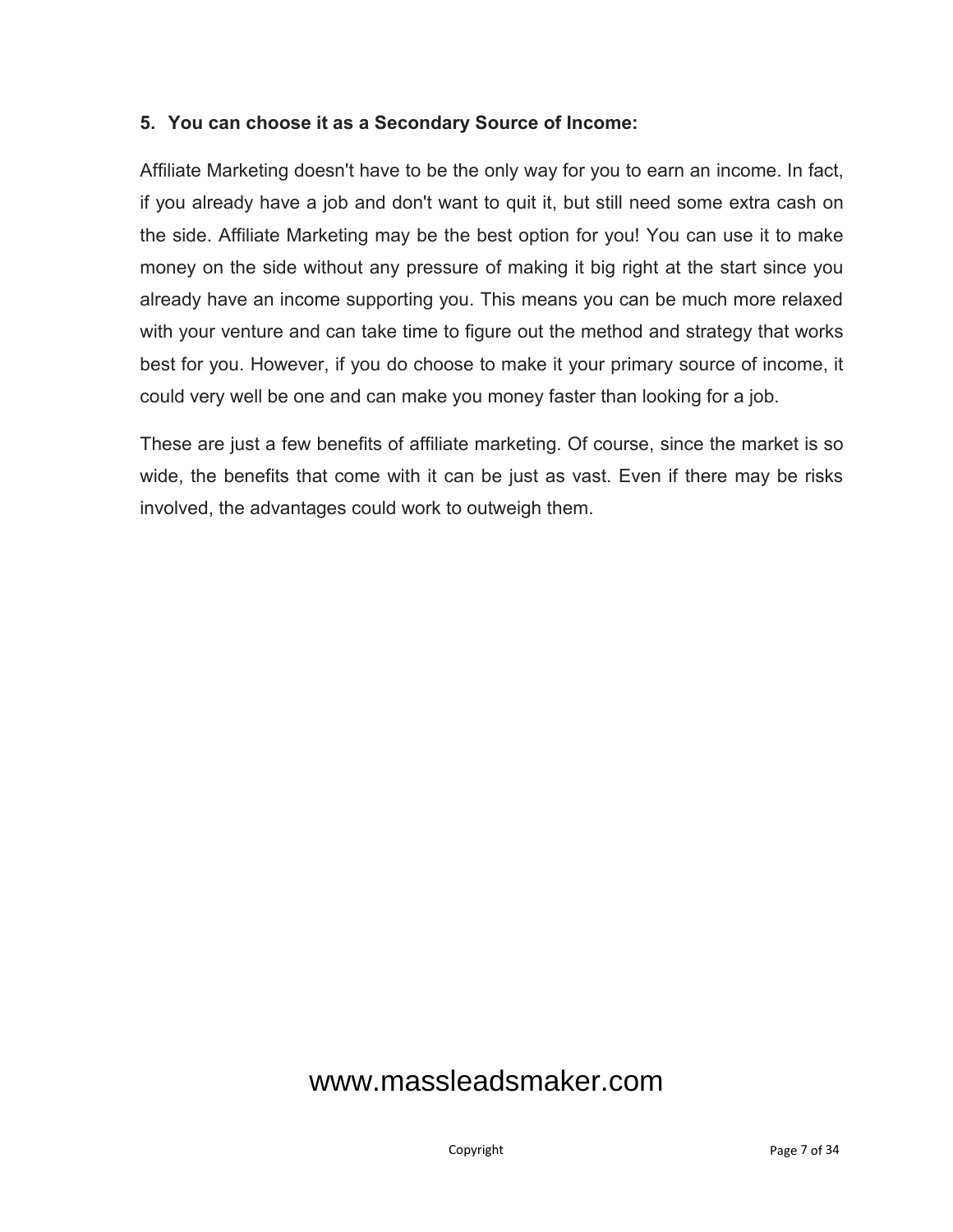# Top Affiliate Marketing Trends

Within the realms of digital marketing, affiliate marketing as made itself quite a name and has one of the highest rates of growth. In 2020, affiliate marketing has seen one of the quickest and most effective of rises. Due to the constant changes in the faces of the web, affiliate marketing is also one that changes to keep up with the world. Consequently, companies try to alight themselves with changing strategies.

#### **Which Trends top the world of Affiliate Marketing?**

There are lots of different trends dominating the world of affiliate marketing, some changing faster than the others. Here are a few of them:

#### **1. Content plays the most Vital Role:**

Affiliate marketing is one that relies heavily upon the kind of content created to pursue it and promote a certain product or service. Content will continue playing an integral part in the world of affiliate marketing and pushing out content that appeals to the internet, social media platforms. Ultimately the customers are the most vital contribution when it comes to affiliate marketing. Over the years, the type of content created has seen many changes, which has evolved along with the evolution of how people use and perceive the web. From texts to visuals, to an audio-visual combination, the content has continuously changed to keep the audience involved throughout the years.

#### **2. Use of Voice Search:**

Smartphones have been around for quite some time now, but the increased feasibility of coming with them is still considered as a new thing. Smart devices like Google Home Amazon Alexa have recently started to be adopted by more people.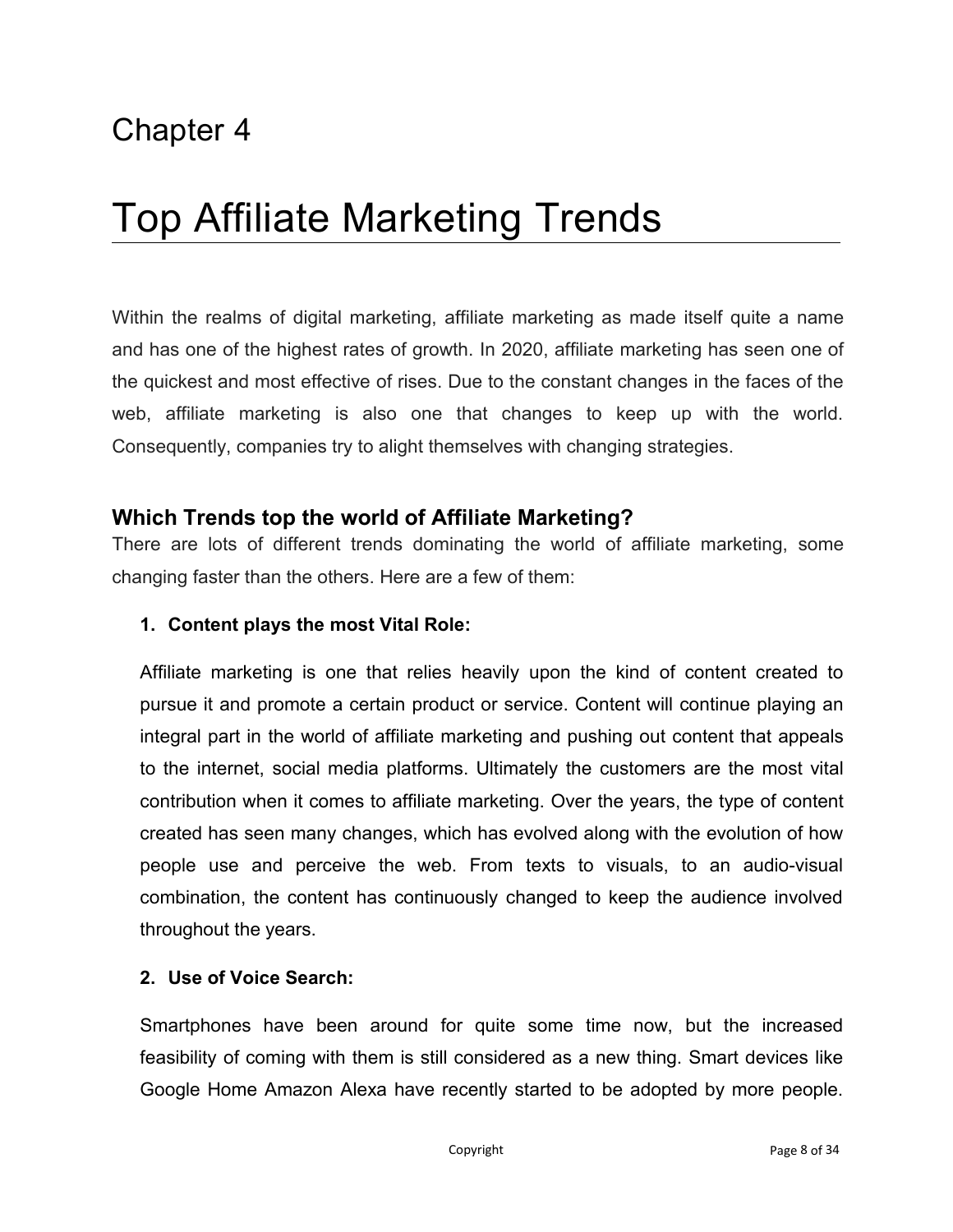Similarly, people have started to rely more upon personal smartphone assistants like Siri and Cortana, which brings us to the fact that the use of voice search is also increasingly becoming popular. Since more online searches are being conducted via voice-search, the world of affiliate marketing has also adopted along with it. This means, coming up with search terms during your marketing campaign has started to change according to how a person would normally speak for a query, other than typing a query, which is generally more formal. Similarly, the content has been somewhat localized as most searches made today are fairly local.

#### **3. Influencer Marketing continues to Grow:**

Influencer marketing has taken off in recent years and has become one of the most dominating trends when it comes to affiliate marketing. YouTube and Instagram stars have met with a large amount of either intended or unintended, fame. Along with this fame, they're always looking for ways to monetize their audience as a way of earning money. Influencers have managed to earn the trust of their viewers and audience over time, and if they market a product or service, their audience will likely be more inclined to buy it. People are searching for the content all the time on the internet, and with someone you look up to, who has experience with what you want and is giving a fairly honest opinion on it, it is likely sure to grab the attention of a large flock of people.

#### **4. Adaptation of Native Marketing:**

Rather than just putting your marketing out into the world for anyone to grab and find in the vast sea of the internet may not be a very effective method. Rather, adopting the methodology of native marketing is being applied more now when it comes to affiliate marketing. Native marketing means to focus on or target a certain target audience that would be more interested in your product or service, which means there is a higher chance of you being able to convert this audience into paying customers. Most businesses, and even search engines, are relying upon user experience now, which means the localized information is the better it is met.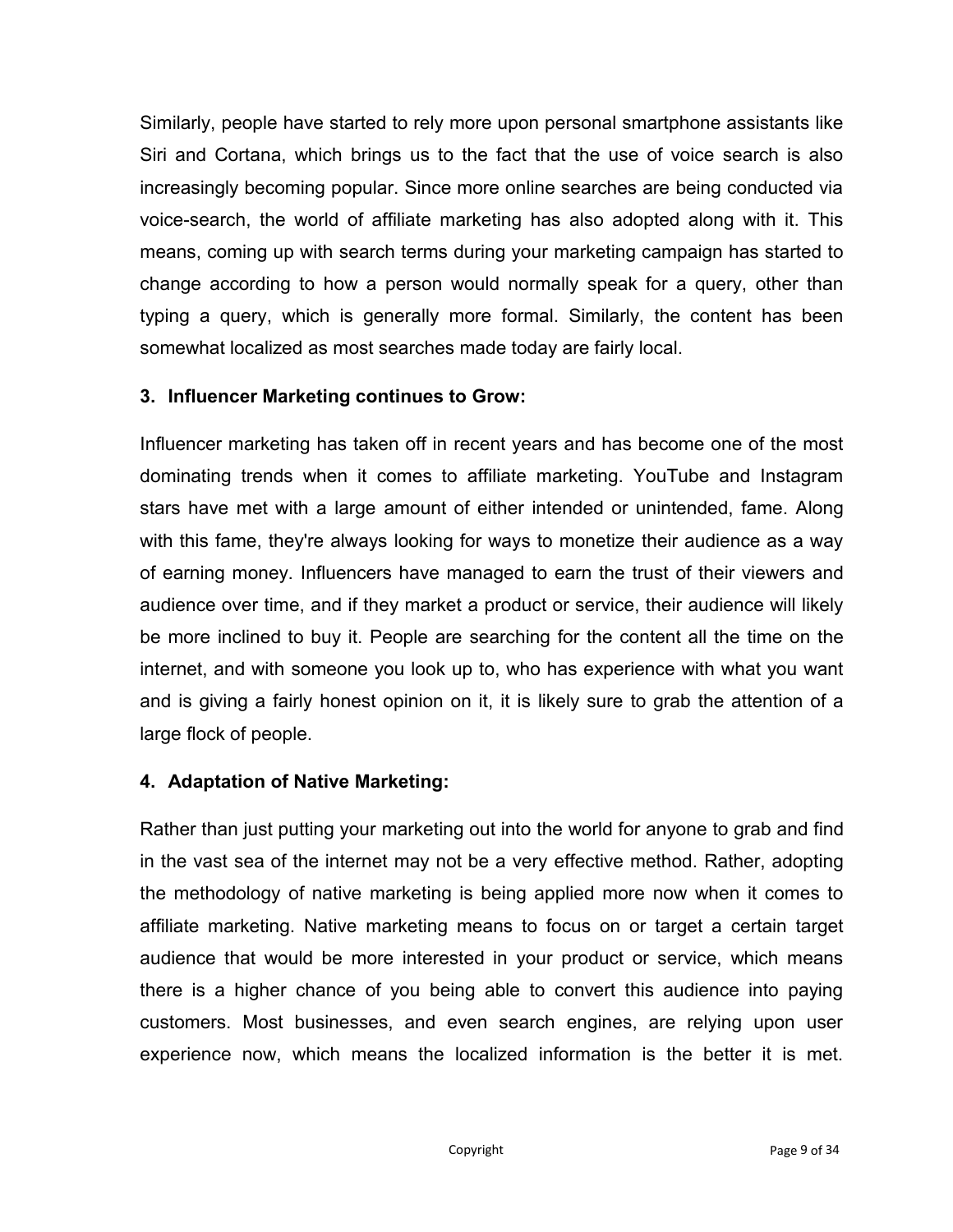Similarly, affiliate marketers are also now trying to create content for a certain group of people so that a better return is seen.

#### **5. Creation of Mobile-friendly Content:**

Due to the changing face of the web industry, people are now using mobiles and smartphones more for internet browsing rather than desktops or laptops due to the feasibility and practicality that comes with them. Which is why, affiliate marketers and advertisers need to create content more in tune with smartphones and mobiles, and adopt a more mobile-focused strategy. Content like sites, pages and blogs created need to be mobile-friendly so they can be opened and sued just as effectively as on a laptop or computer. Optimization of content such as landing pages to be more mobile-focused will ensure that no click loss is met when traffic comes to these landing pages. Similarly, optimizing for different operating systems is also essential.

It is true, however, that the world of affiliate marketing is vast, and you don't know what trend will be successful and when. However, a few of them will continue to be on the rise for quite some time, and if they are adopted, success is more likely insured.

**[Free Training Series Reveals Everything, Step-by-Step](https://bit.ly/2VQxfco)**

 **FREE TRAINING: "How to Earn a 6-Figure Side-Income Online"**

 **6-week Course On Paid Traffic To Create An Affiliate Marketing Based Business**

 **Click Here To Watch The Presentation**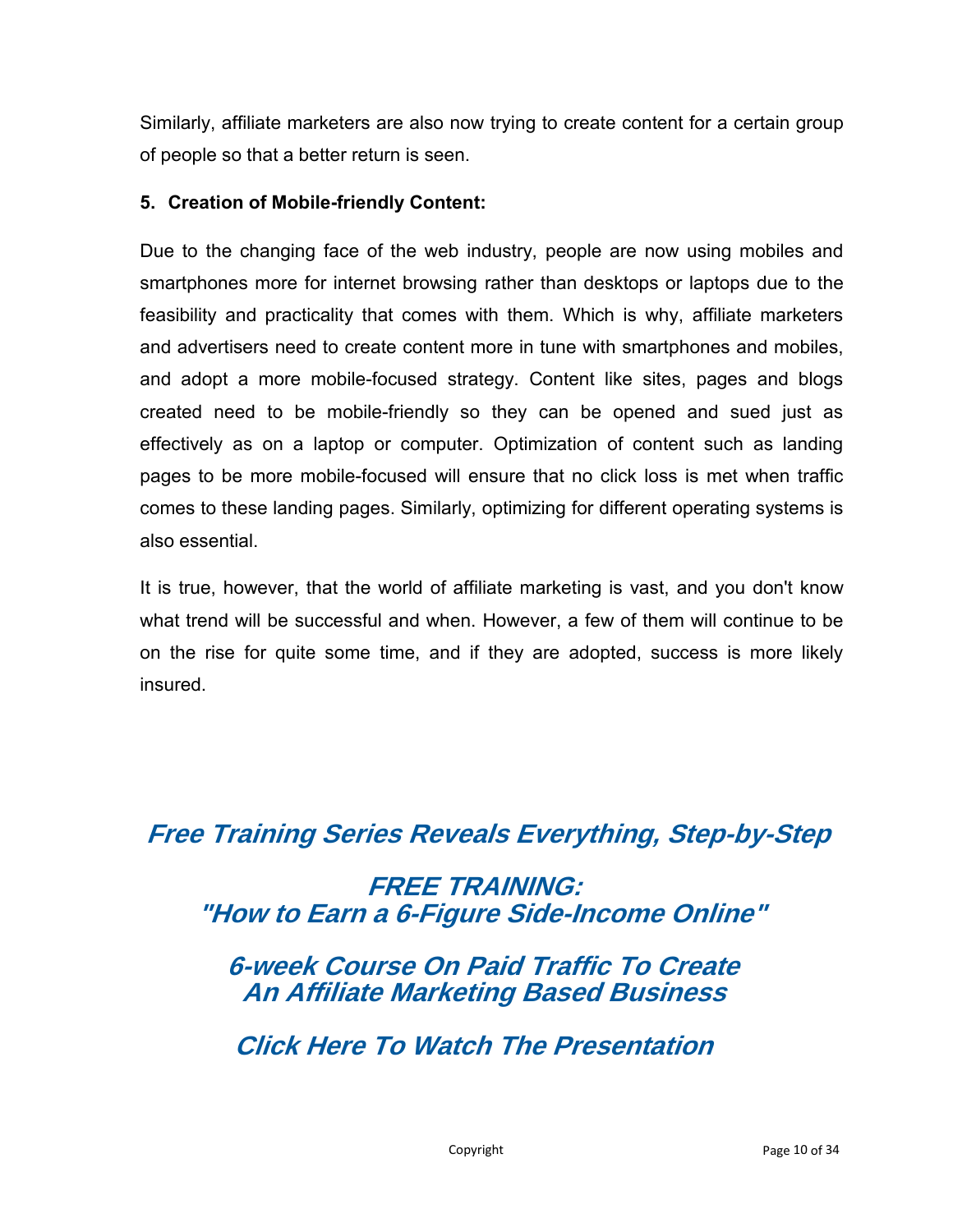# How to Promote Your Website and Get Traffic

Affiliate Marketing is a reliable way to earn money online; however, there will be some prerequisites to be met, such as ensuring that you're getting the attention you need to have a source of income. For this, you will need to promote the website you're working from and get traffic on it to ensure that a large amount of audience sees your offers so that this audience can be converted to paying customers.

However, getting traffic or promoting your sites or pages is not as easy as it seems. But there are a few effective methods that can be applied to ensure you can get the most of it.

#### **Effective Methods to Promote Website and get Traffic:**

There is no sure-shot way of ensuring that you will get the traffic you desire; however, there are a few tricks you can use to have the best shot at it. Here are a few ways in which you can generate more traffic for your affiliate marketing:

#### **1. High-value Content should be offered:**

There is no doubt that content plays the most vital role when it comes to affiliate marketing. What you create and how well you promote your product and service is something that can make or break your success at affiliate marketing. There are a large number of ways to create content that most audiences will be attracted to. Content should not be just text as that is considered boring, creating visually appealing content and content that engages an audience can be challenging, but one that will pay back in the long run. The higher the value of your content, and the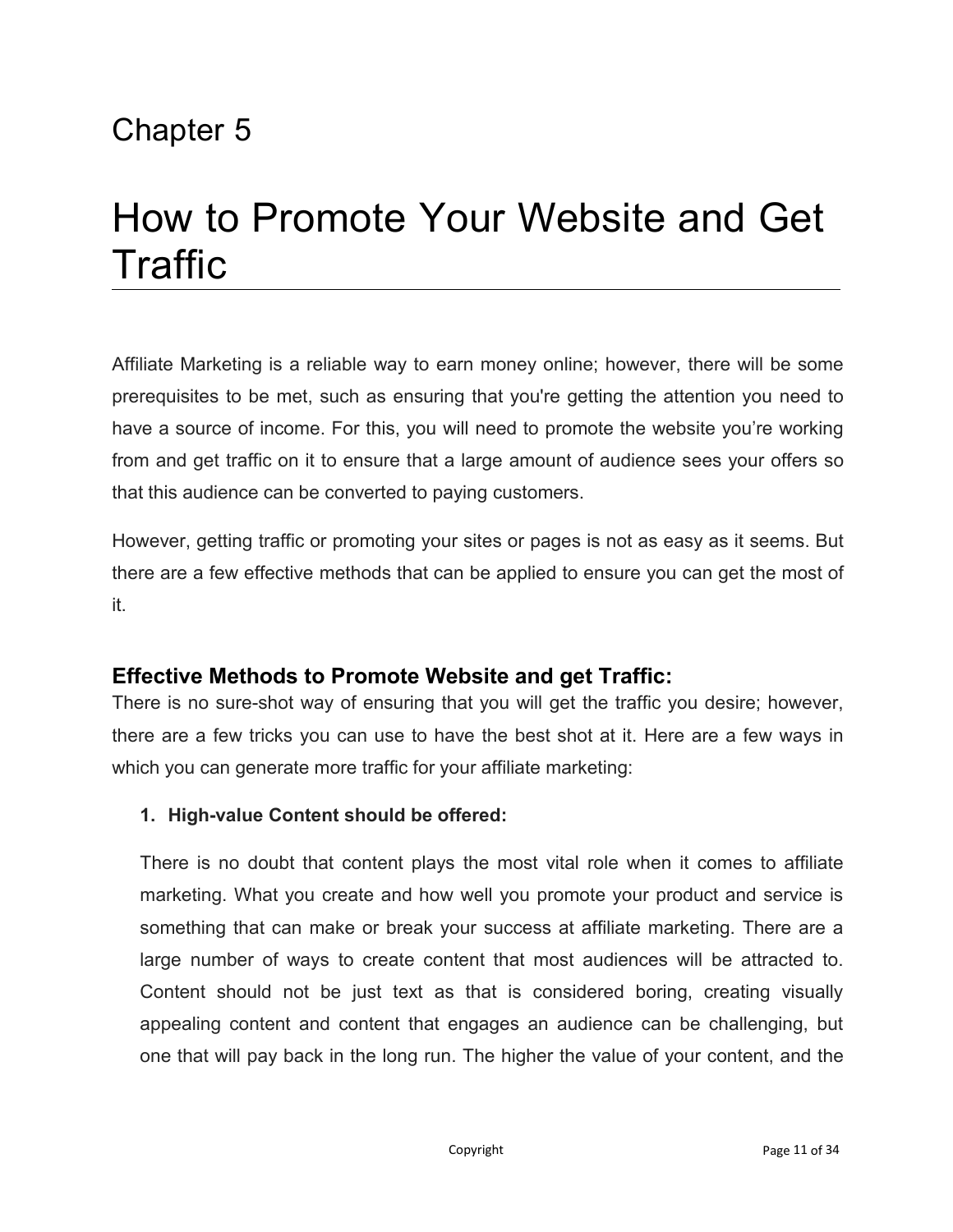more effectively you explain what product you're trying to sell, the more traffic you can generate.

#### **2. Social Media Activity plays a Huge Role:**

There is no denying that the internet is the most commonly used accessory for any living person out there who has any touch of technology in their life. With the use of the internet, social media is now at the forefront of the most commonly used programs or applications that are making it big in the world. To make use of social media for affiliate marketers is essential now. You can easily choose a platform that works well with the target audience you are more focused on, and even optimize according to location or age-group, and use social media as a platform to provide links to, advertisements to and promote your site to get the traffic on it.

#### **3. Make use of Bonuses or Discount Offers:**

Everybody likes to buy things for as cheap an offer they can get, and more than that, if something is free, it is likely to grab the most attention! This can be put into play when it comes to affiliate marketing. Offering your audience with bonuses, discount offers, or even free giveaways is likely to get the most traffic on your website, as people will flock in with the numbers to get what you have to offer, even if they don't necessarily want it. This is a good way of ensuring traffic in the long run as even long after the offer is gone, people will still have heard about your site due to it and will continue to visit or shop on it.

#### **4. Start Blogging Effectively:**

Blogging is perhaps one of the most basic ways to promote a website or generate traffic to it. Blogging gives you the freehand for talking about a website you're trying to promote as much as you like and however you want to. You can include any content to it, such as images or infographics. Since tutorials are also an efficient form of content for affiliate marketing, you can also include a tutorial in your blog. As long as you give your honest opinion about it, it can be a great way to promote your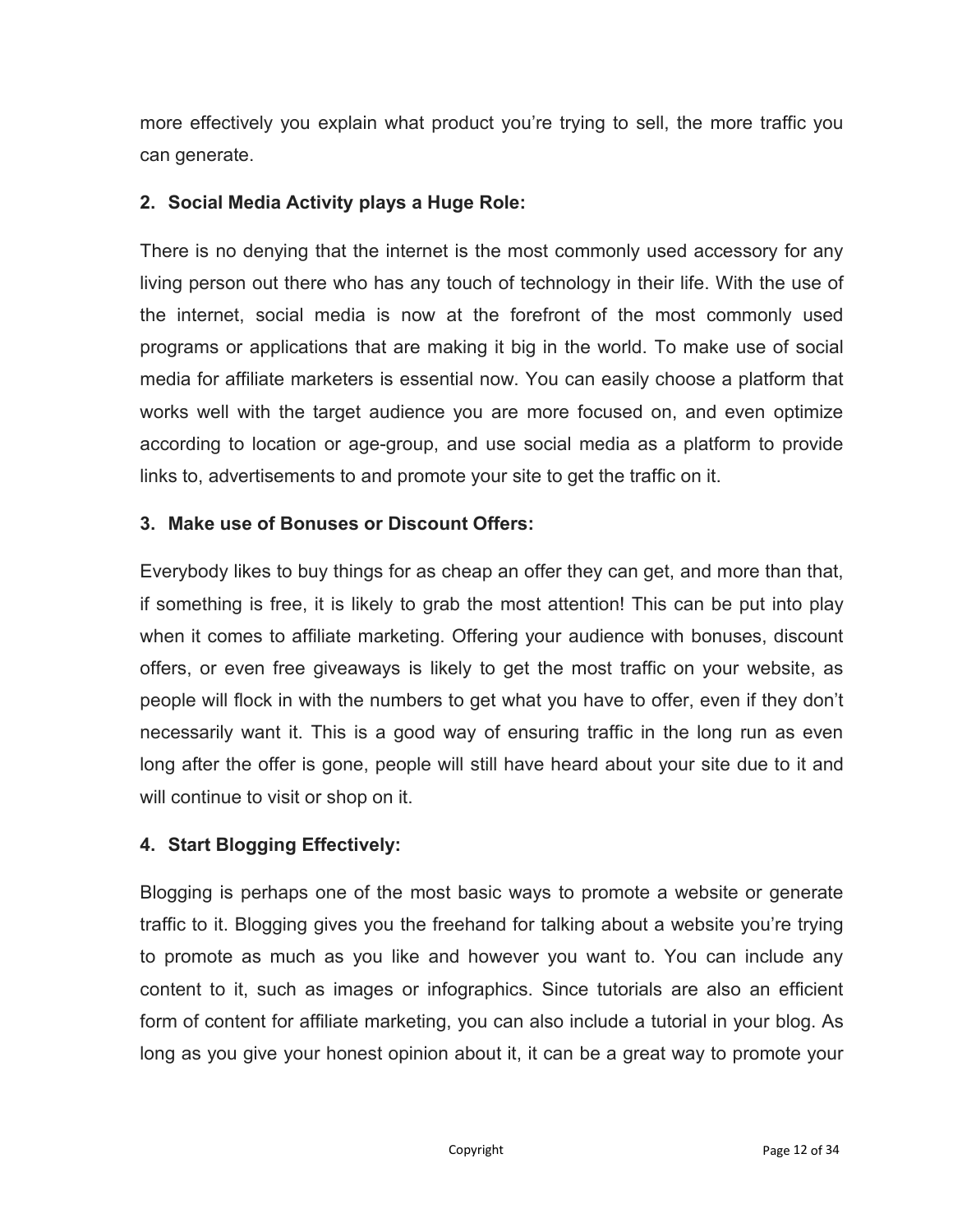affiliate marketing endeavours. Include links, banners and ads in the blog to ensure more people can reach to your site.

#### **5. Search Engine Optimization:**

Search Engine Optimization is a commonly opted for and a very efficient tool when it comes to promoting anything online, which can include sites and pages for affiliate marketing to generate traffic to it. Search engine optimization will allow your website to show up on search engine result pages through natural or organic searches. This may not be the quickest method for generating traffic to your site, but it is one that has a future payback and will help you out in the long run. Search engine optimization will continue driving in traffic to your sites and pages for a prolonged period.

As previously mentioned, there is no completely effective method of ensuring traffic to your site. You will try to act on a few options before you figure out what works best for you and your offers. Keeping yourself practice will surely ensure success in the future!

### **[Free Training Series Reveals Everything, Step-by-Step](https://bit.ly/2VQxfco)**

 **FREE TRAINING: "How to Earn a 6-Figure Side-Income Online"**

 **6-week Course On Paid Traffic To Create An Affiliate Marketing Based Business**

 **Click Here To Watch The Presentation**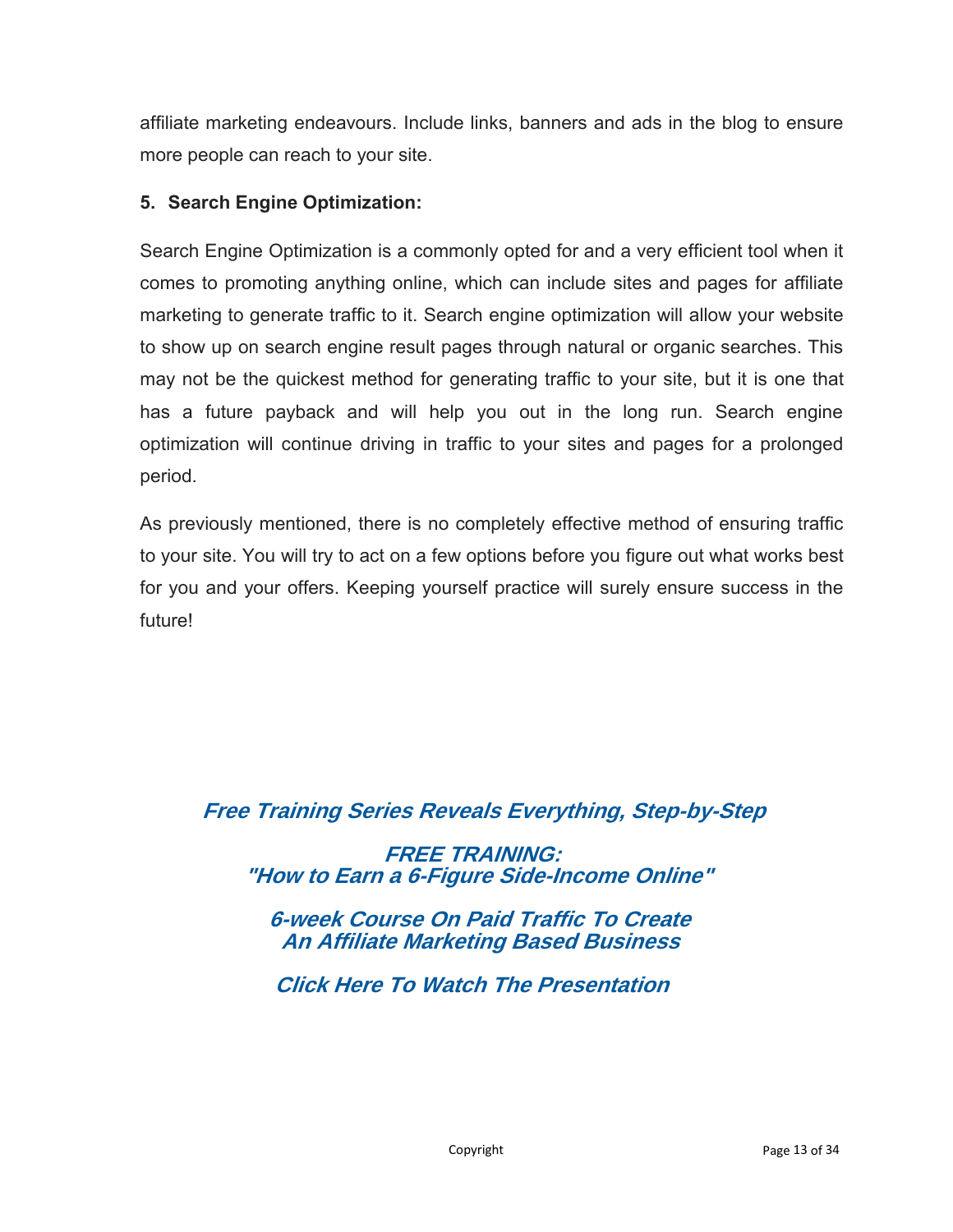# The Top 10 Affiliate Marketing Programs

Many great Affiliate Marketing programs are working as the channelling link between the marketers selling their products or services and the suppliers providing them. The affiliate program assists these marketers in making sure their services and products reach their customers.

#### **What are the Top 10 Affiliate Marketing Programs? 1. Affiliate Window (AWIN):**

Affiliate Window, also commonly known as AWIN, is one of the most popular and highest paying affiliate marketing programs on the internet. It has over 13,000 advertisers and 100,000 publishers, all of which are active. It has over 1,600 brands on it. It is recommended because of its simplicity and how user-friendly its dashboard is. It has a number of useful tools that will assist you in your affiliate marketing operations.

#### **2. Builderall Affiliate Program:**

Builderall Affiliate Program is another highly rated affiliate program on the internet, which is recommended by most marketers. It has a two-tiered system, which lets you make residual income from direct sales and also 30% of the sales on both tiers. It has been proven to be one of the best at selling products on the market and has great customer retention rates and a stable monthly recurring income. It has over 40,000 clients on the market.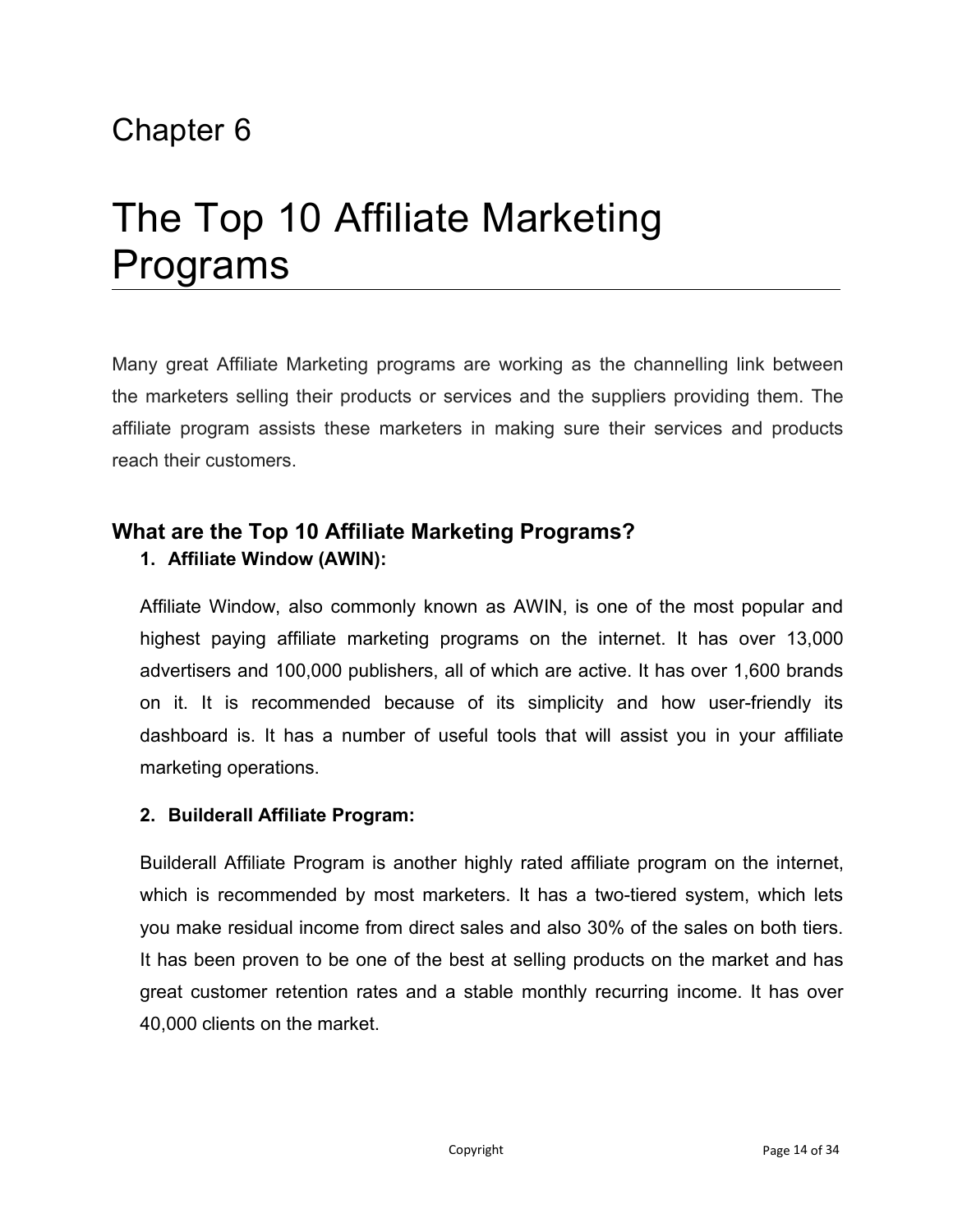#### **3. Shareasale:**

Shareasale is again one of the largest affiliate marketing programs on the internet. It has over 4,000 listed dealers on it, over which a 1,000 are exclusive. They offer a wide range of services, including earnings per clicks, reversal rates, average sale amount and commission. Amongst the various offers they provide, you can make comparisons and choose one which works best for you. They also have a considerably quick payment cycle.

#### **4. RakutenLinkshare:**

RakutenLinkshare is one of the oldest and again, a high paying affiliate marketing program. It is very user-friendly and can be used to counter competition. It has quite several features which are unique and stand-out. Some of these features allow you to use different banner ads for different products you're selling. Due to this dynamic ad rotation, you can optimize your ads. It also has a simple sign up and deep linking options.

#### **5. Fiverr Affiliate Program:**

Fiverr is one of the world's largest online market for a wide variety of digital services. It has over 3 million digital services and almost every 4 seconds; there is a new buyer on it. Fiverr Affiliate Program lets marketers find a service to promote from Fiverr's vast marketplace. Using Fiverr, you can increase your affiliate potential and save time.

#### **6. Flexoffers:**

Flexoffers is another popular affiliate marketing program with even better-paying services. Some would say that it is not unique or doesn't stand out, but it gives a solid base with tools and features that make affiliate marketing easy for you. It has a fast payout time and has over a thousand affiliate programs to choose from, with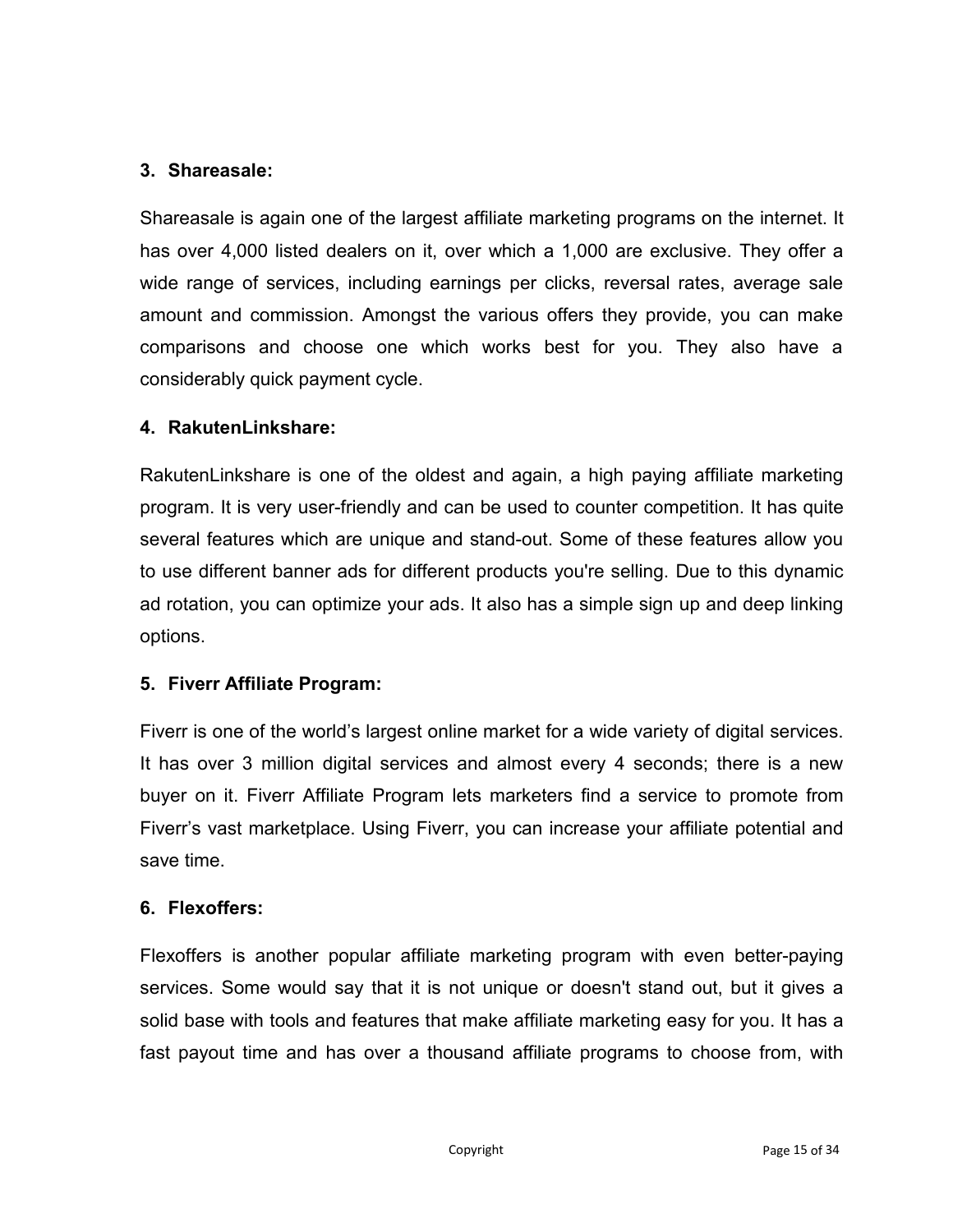them divided into categories and sub-categories, so navigation and choosing become easier.

#### **7. Clickbank:**

Click is a popular affiliate marketing program that usually takes care of digital media such as eBooks and such. It lets people around the world sign up with for free via an account and users can easily have access to thousands of eBooks others are selling on it. It is pretty high paying compared to other programs and gives you enough freedom to sell whatever kind of product you like. It has quick payment and has a commission rate of 10-75%.

#### **8. CJ Affiliate:**

CJ Affiliate is one of the longest existing affiliate marketing programs and also very common amongst other affiliate members. It has a wide variety of advertisers, with most providing multiple sized ads for affiliates. There are many pros of CJ Affiliate, such as it has a large partner network and has a reliable payment method. It has a lot of great reporting options as well and comes in handy to a lot of marketers who spend time optimizing sales performances.

#### **9. Amazon Affiliates:**

Amazon Affiliates is also a prominent affiliate marketing program that is equally useful for affiliates as well as sellers. It has over one and a half million sellers on it with a rather user-friendly database. It is equally easy to use for both beginners and advanced marketers and is preferred by beginners as it is good for learning. It is very popular and has a large loyal following. It is equally flexible with a large partner network.

#### **10.JVZoo:**

JVZoo isnot as old on the market as many others but has quickly made its way to the top since then. It is unique in the sense that there is no initial cost for publishers and advertisers; rather, the income earned is from charging fees after a sale has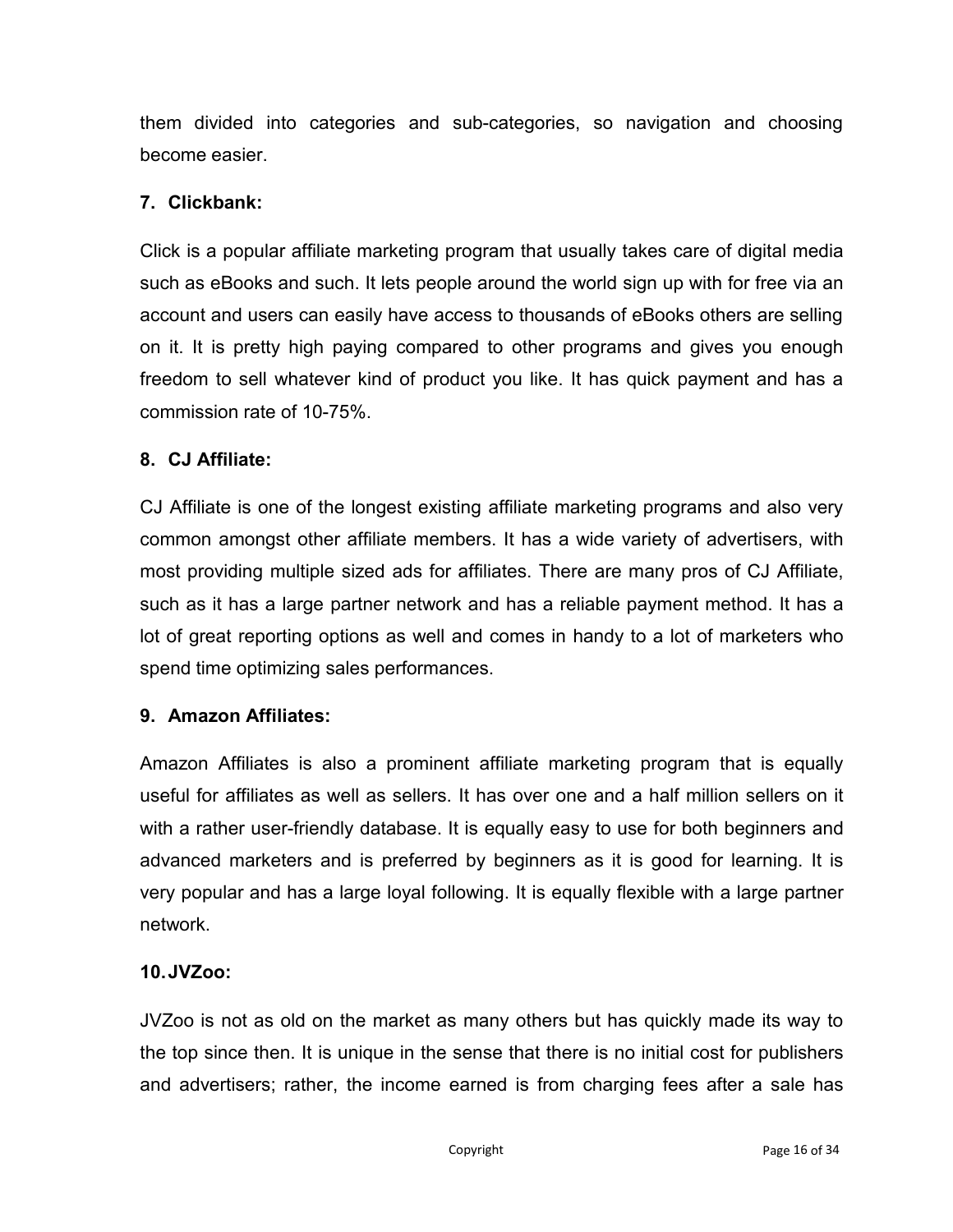already been made. It also has an instant paying time, unlike other affiliate programs that pay on a 2-week or one-month rotation. It is a good option for new product launches.

There are multiple other affiliates marketing programs and choosing well, in the beginning, can help you in the long run. A wise and well-informed decision will help you go a long way in your career as an affiliate marketer.

**[Free Training Series Reveals Everything, Step-by-Step](https://bit.ly/2VQxfco)**

### **FREE TRAINING: "How to Earn a 6-Figure Side-Income Online"**

### **6-week Course On Paid Traffic To Create An Affiliate Marketing Based Business**

 **Click Here To Watch The Presentation**

### [www.massleadsmaker.com](http://www.massleadsmaker.com)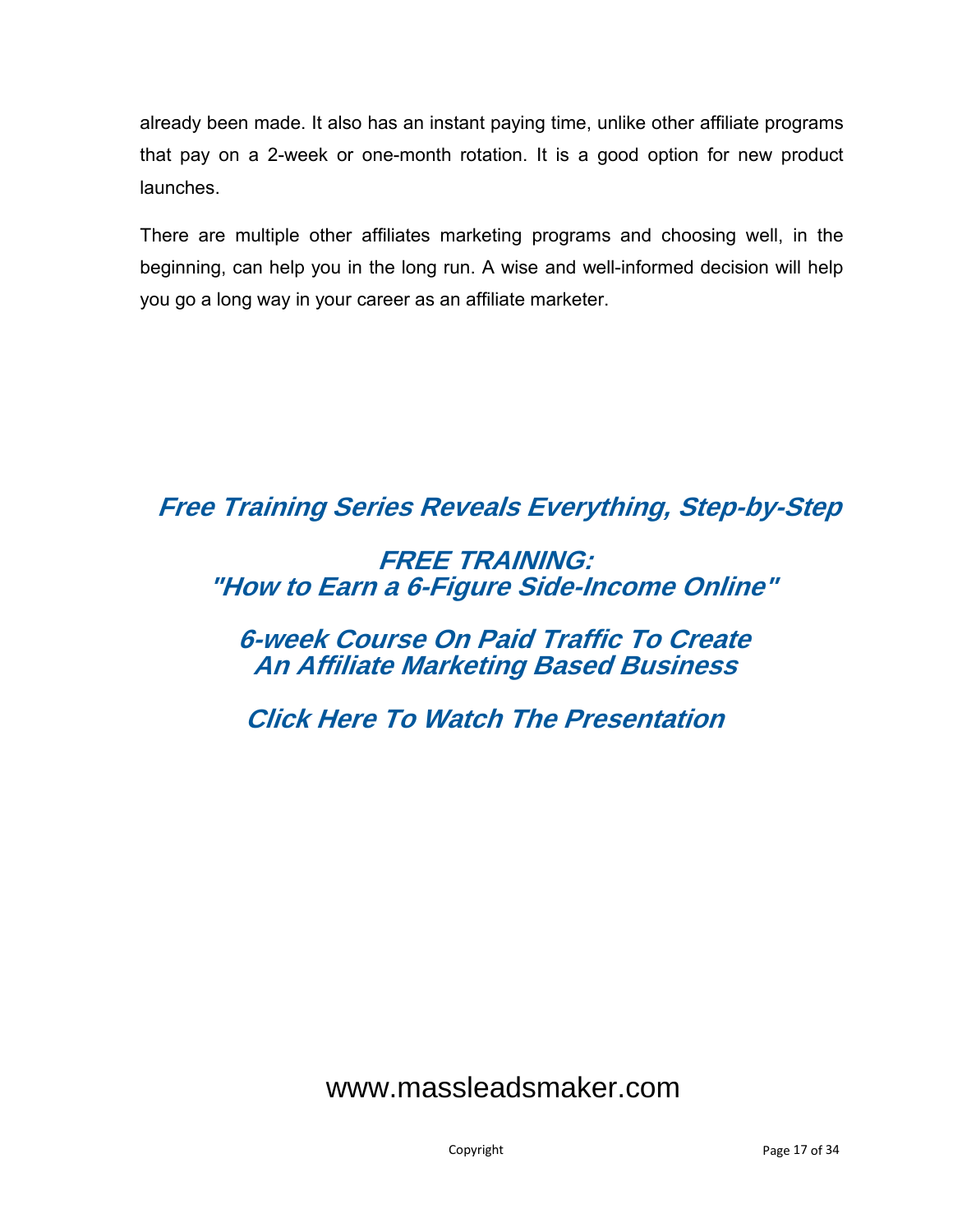# Writing Content for Affiliate Marketing

To make your affiliate marketing the success you want it to be, you need to master the art of writing content that will get you where you want to be.Like any marketing, content for affiliate marketing should also be engaging, entertaining and informative in an eye catching way. Learn how to write the best content for your affiliate marketing and make the process fun as well!

#### **How to Produce the Best Content for your Affiliate Marketing?**

Before you get started on thinking about what type of content you should be creating, you need to know a few basic tips that will get your content to where it should be:

#### **Personalize your Content:**

Many reviews about products on the internet are often not very truth-based and are largely just stated facts about different pros and cons related to the product. It is likely that marketers are generally afraid of the feedback they may receive if they tell the truth. However, in today's age, sincerity is more welcoming to most people, so being transparent about a product will probably be met well by your readers.

#### **Centralize Content around Readers:**

Your content should always be reader-centric, and the reader should be kept in mind before any content is written. Paying some attention to what your readers would want to the reader and how much they would like to invest in it would be a good way to give the readers what they want. This will largely increase the value of your content and will make your readers relate more to it.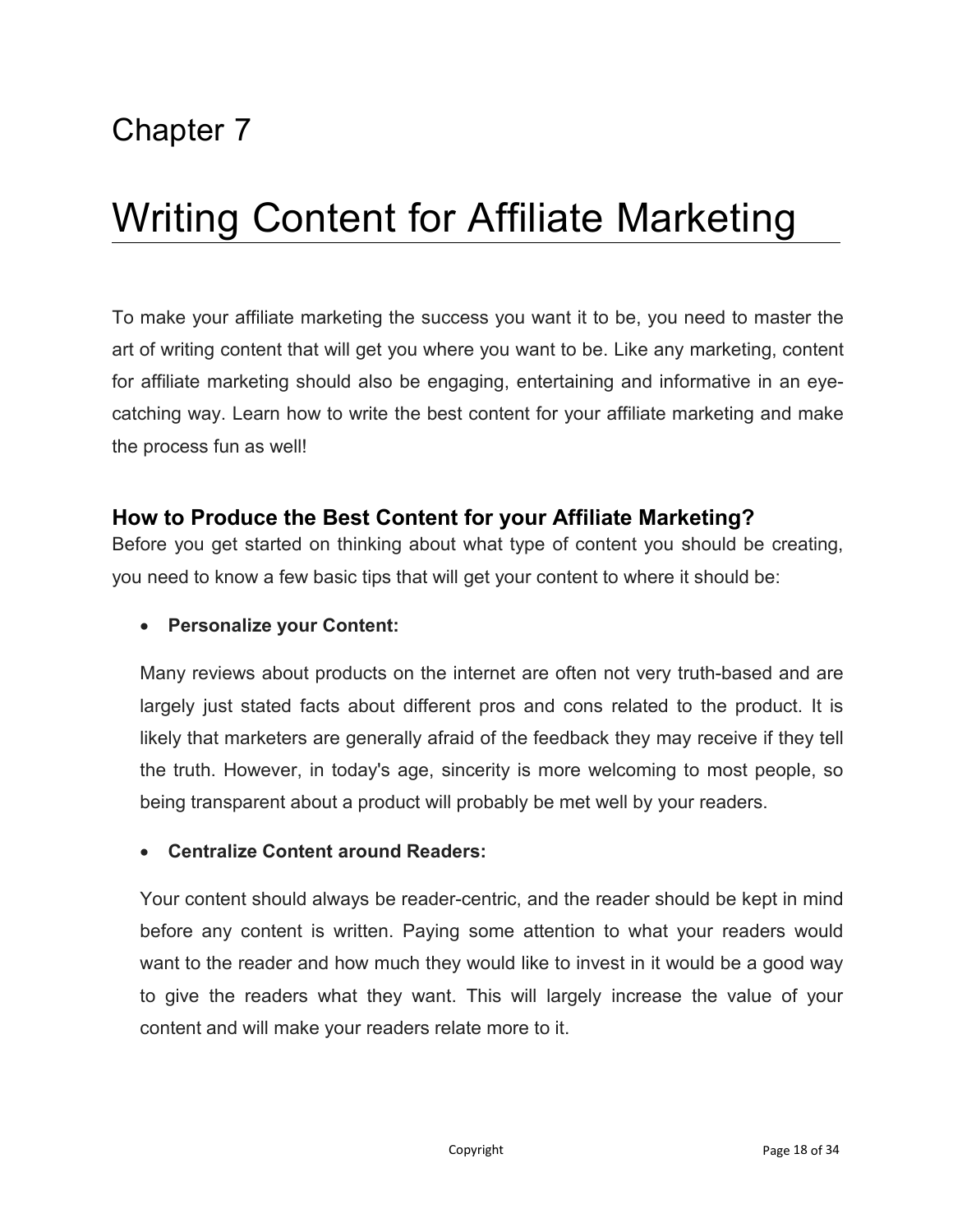#### **Pay Attention to what's in Demand:**

Promoting products that don't have any demand will probably get your affiliate marketing nowhere. Your content would not be read often, even if you like the product you're promoting. Sharing sentiments with your users and giving them what they want is essential. Thus, researching products in demand beforehand is probably a good idea to know what is popular and what is not.More positive remarks about the said product will add weight to your review.

#### **Mask your Content:**

You should naturally be able to incorporate your content with stories or something similar not to make affiliate marketing feel like affiliate marketing. Even if you are promoting a product, readers can usually tell that your prime objective is just selling it immediately as soon as they start reading. Using a technique to mask it can make readers ease into the review and can also make it seem more sincere and help build trust.

#### **Specialize in One Category:**

Sticking to one category when it comes to your promotion and reviews may be a good marketing strategy. If you stay with one niche in all your content, you can become the go-to reviewer for them in the long run, and everyone will know who to consult when that specific category of items or services is in concern. This will help you earn trust even faster.

#### **What kind of Content should you be Producing?**

#### **1. Product Review:**

Product Review is one of the most classic types of content when it comes to affiliate marketing and is the most commonly used method of increasing sales. This type of content is mostly a written format with a basic description given of the product, its pros and cons, and the writer's personal opinion. What makes this the most read is how honest it is, which shows that it is authentic and not paid.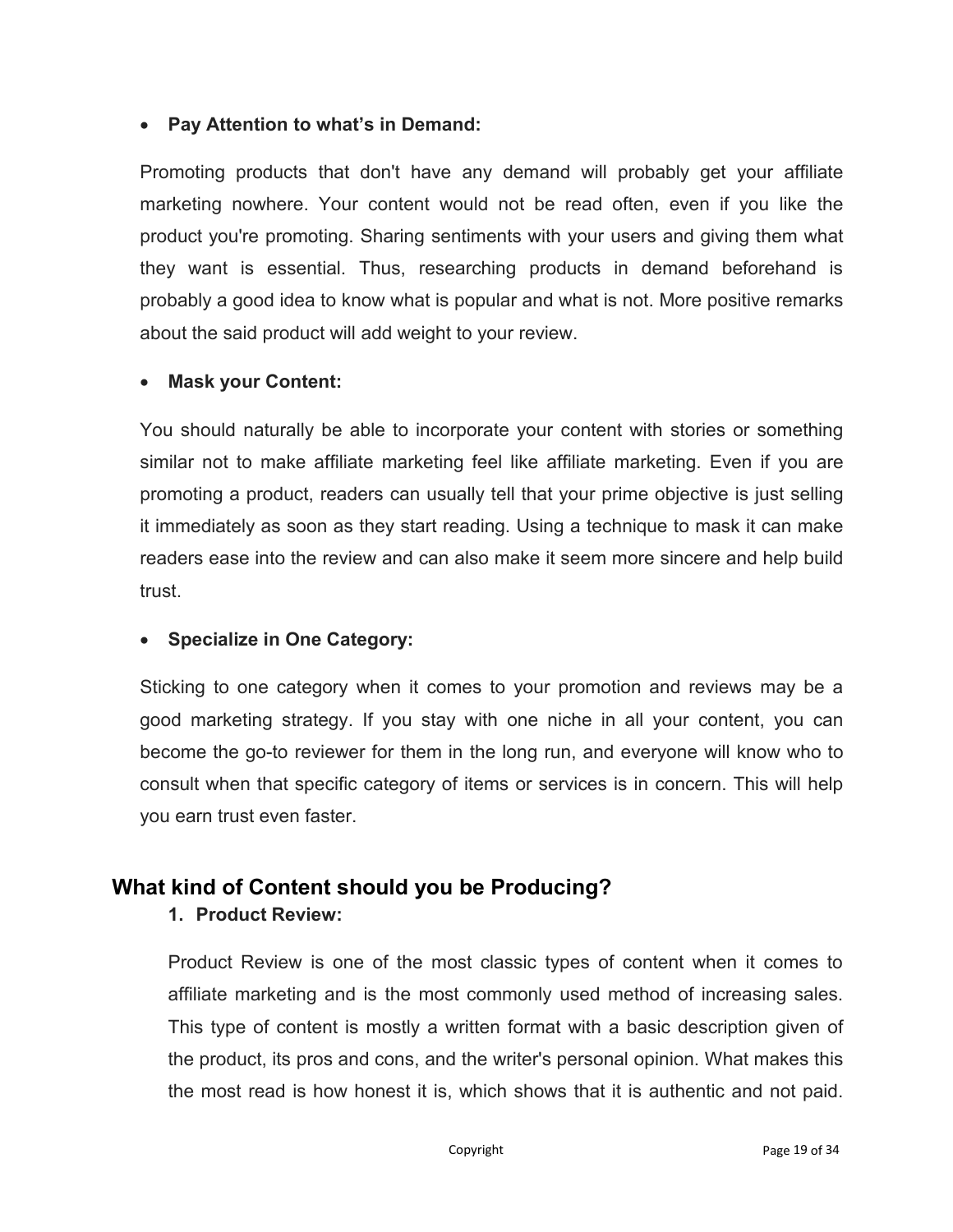Talking about both its advantages and disadvantages makes it more believable, so the decision to buy is solely upon the readers.

#### **2. Video Review:**

Due to the continued decrement of attention spans of users on the internet worldwide, written text is often not received as warmly by all buyers looking to review a product, such as product reviews stated previously. Thus, videos are preferred as they are more engaging and also easier to understand the product. In the video, you can show the product and explain on-hand how it works and what works better than the other. Videos are thus received more openly by users.

#### **3. Lists:**

Other contents easier on the eye than just paragraphs are lists, and that too lists that contain 'top' options, such as Top 10 lists and Top 20 lists related to any products or services. Lists let you review a wide array of things at once, and also give your opinion on all of them and how well you rate each comparatively to the other. It is a good way to promote many products at once.

#### **4. Tutorials:**

Another way to promote anything on the internet is to provide a detailed tutorial with it, so if there is any confusion related to the product, readers can know that they can easily understand it through your tutorial. In one tutorial article, you can also provide more affiliate links and promote applications and tools linked to what the tutorial is on.

Hence, like any other form of marketing, what you choose to market, and how you market it plays a vital role in how successful it is going to be. Being able to grab the reader's attention is key when it comes to creating content.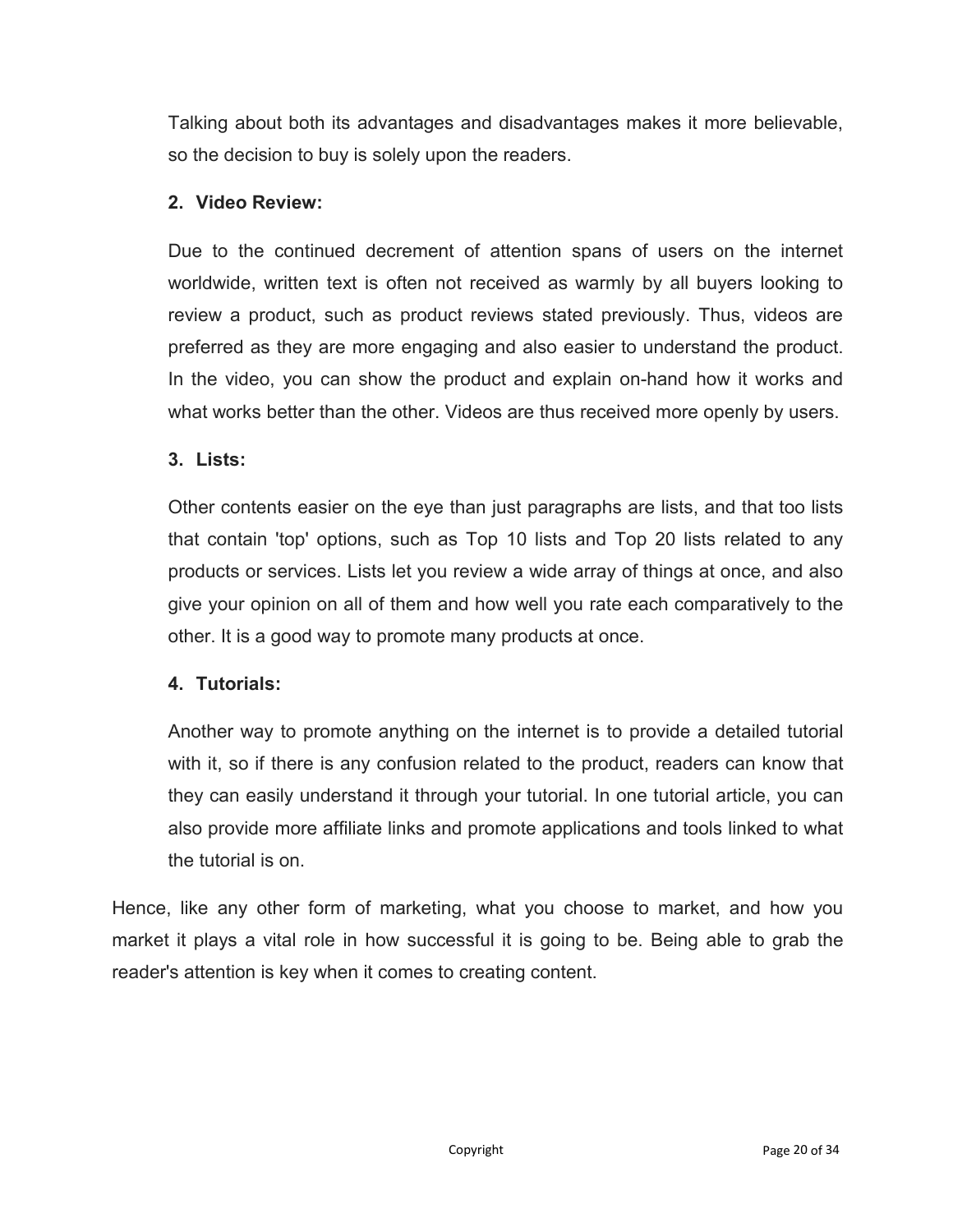# Using Social Media Platforms for Affiliate Marketing

In today's day and age, social media platforms are widely used across the world to fulfill all kinds of purposes. Similarly, the use of social media for affiliate marketing is also all too common. It is one of the easiestand most effective ways to use it to earn an income online.

#### **How is Social Media used for Affiliate Marketing?**

Social Media has established virtual networks worldwide amongst all users on it. It has provided a link amongst all of them to share information, images, videos, ideas and all kinds of other content. Affiliate marketing on social media usually makes use of these already existing links that interact and communicate with one another. Participation for affiliate marketers on social media is generally done by creating content with text, images, videos or any other form of content that is made available to people worldwide on the web within seconds.

#### **How can Affiliate Marketing be Effective through Social Media:**

Before you start using social media for affiliate marketing, you need to strategize and come up with viable methods that will let you use social media effectively for your marketing campaigns. Here are some tips to make it easy for you:

#### **Redirect Links are Important:**

A lot of people opt out of clicking on a raw affiliate URL because it doesn't look very user-friendly and is often un-welcoming. This is why a raw affiliate URL turned in to a click-friendly redirect link is likely to get more clicks at the same time as a raw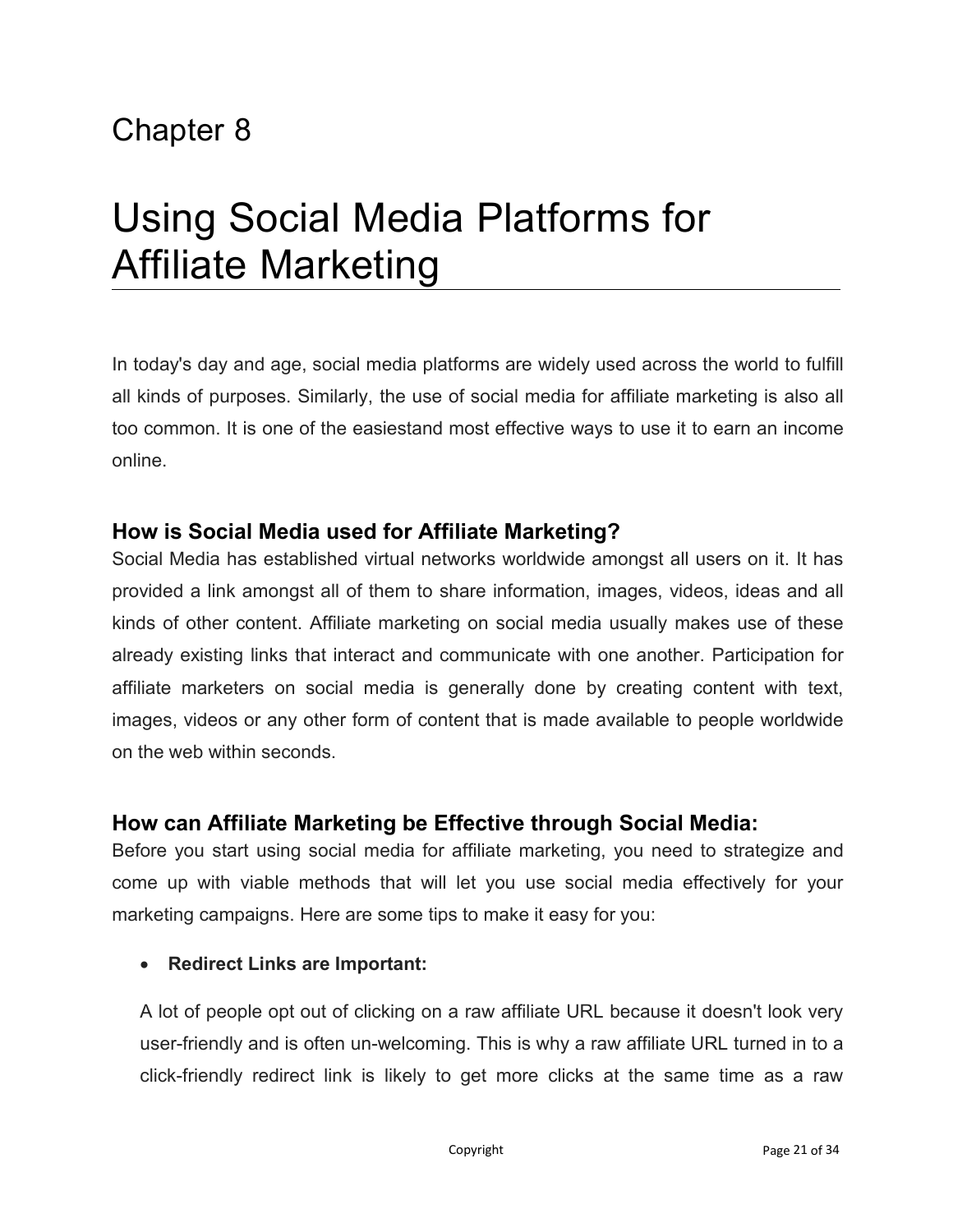affiliate URL, which is also probably why it is one of the strongest methods of turning your marketing into a successful campaign.

#### **Content Quality should be above par:**

As previously discussed, what kind of content you create makes or breaks your marketing campaign. Boring content is less likely to attract users, while simpler, honest and more effective content is likely to bring in more readers. On social media, rather than constantly promoting products and services, but more of your effort into creating great content to engage your audience and let them enjoy it.

#### **Promoted Offers should be of High Quality:**

Promoting an offer of very high quality is likely to make your experience using social media for marketing better. It is a very powerful strategy as there is nothing to lose with it. You, as the marketer, get a good amount of commission if the sale is successful, the buyer gets a good quality product, and the creator of the product gets to sell it and earn money, which means ultimately everyone wins in the end.

#### **Link Images to Affiliate Links:**

This is also a very effective method of using social media for affiliate marketing. It is no secret that images attract clicks by users. Link your affiliate link with a screenshot of the product you are promoting, which means you can directly show the customers what the product you're marketing looks like. This can pique their interest and make them understand the product better.

### **Which Social Media Platforms to Use for Affiliate Marketing?**

Just as much as you need to know how to use social media for affiliate marketing, you also need to know which social media platforms you must be focusing on for it. For this, you will need to understand who your target audience is and which social media they use most frequently.

The three most commonly used social media platforms are: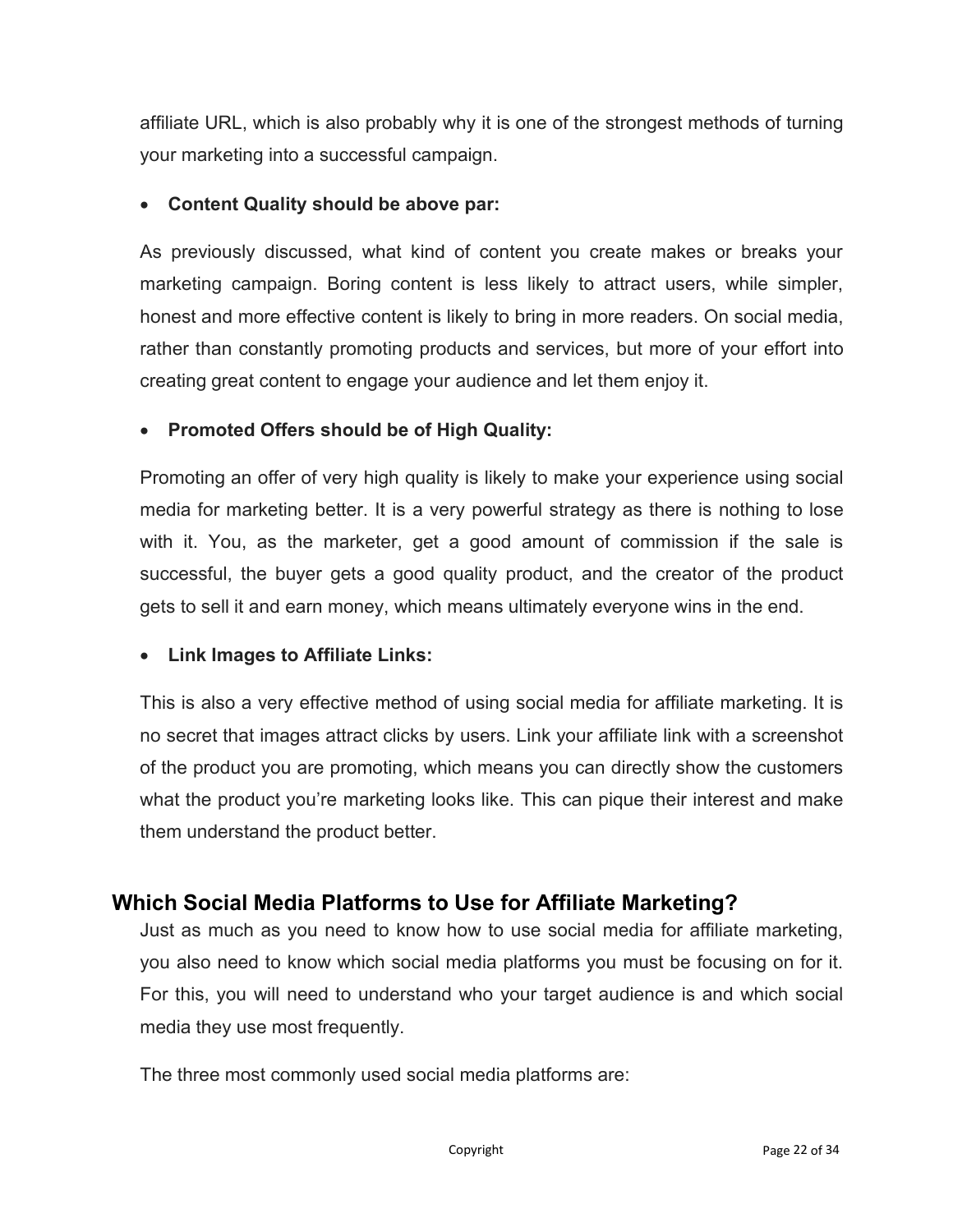#### **1. Facebook:**

Facebook is probably the most popular social media platform on the internet today. It has over 1.5 billion users daily and has the widest reach amongst all other social media platforms. It is perhaps the most important channel for your affiliate marketing.Make sure you have a business page for your affiliate marketing so you can easily keep a record of it, and when you're sharing affiliate links, don't share them too often and keep a few.

#### **2. Twitter:**

Twitter is again one of the mostwidely used social media platforms and has over 126 million users daily. It is a good way to share news frequently to a large audience and supports up to 40 languages with its wide audience worldwide. However, the content on Twitter is continually changing which is why you need to be up to speed and should not tweet less than at least ten times a day if you want to stay relevant, and as hashtags are a powerful tool on Twitter, make sure you make use of them as well.

#### **3. Instagram:**

Instagram is also amongst one of the most popular social media platforms and has over 1 billion users per month and over 500 million daily. Since it has no text limit, you can explain your affiliate marketing product in detail on Instagram. However, as you cannot share links on it, it becomes a little bit more challenging than other platforms. But you can add a link to your profile, which is what almost everyone on Instagram does.

Thus, Social Media plays a vital role when it comes to affiliate marketing, and not only should you know how to use it, you should also know which platforms you should be using to make your marketing campaigns the most effective.

### [www.massleadsmaker.com](http://www.massleadsmaker.com)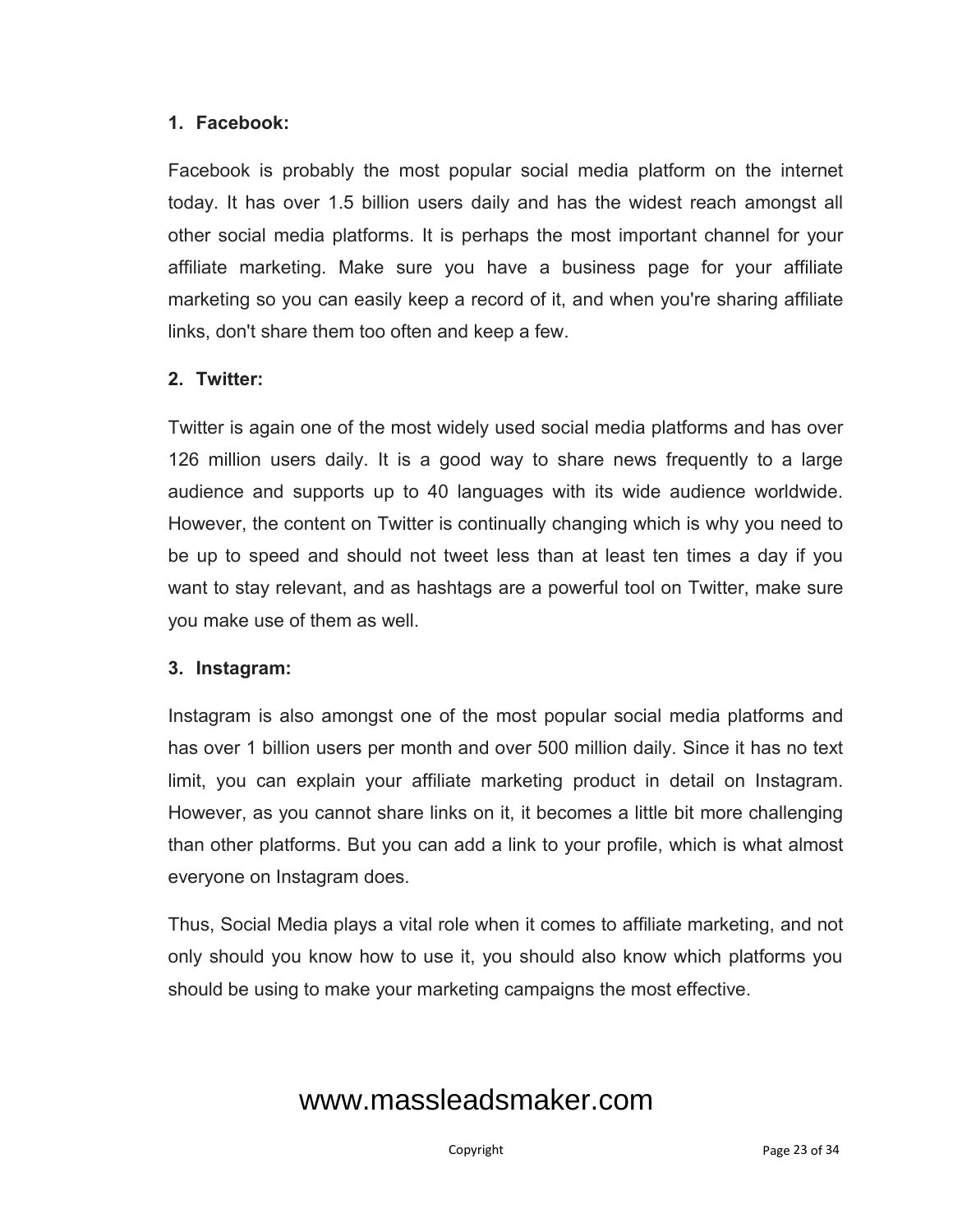# Qualities of a Good Affiliate Marketer

Though Affiliate Marketing is a simple and effective method of earning an income online, not everyone is as successful as one would like to hope. There are a few qualities that must be possessed by every affiliate marketerif they want to have success in the field.

#### **What Makes a Good Affiliate Marketer?**

A good affiliate marketer is one who possesses most, if not all, of the qualities that should be present to make your marketing campaigns successful. These qualities may form the fine line between just being "lucky" and being good enough to do it consistently. So what quality should every good affiliate marketer possess?

#### **Qualities of a Good Affiliate Marketer:**

#### **1. Organization:**

A good affiliate marketer has to be organized as an organization is one of the most vital qualities that will get you further in the field. Being organized means having a vision and a goal set in mind on how you want to pursue your affiliate marketing and what outcome you expect from it. A good way to make yourself organized is by starting with a good plan, which will determine how far you will go. Keeping your objectives in mind, you should choose what niche or specific category you would be specializing in.

Apart from the basics, the organization should be present in all other aspects as well, such as your finances being in order, keeping track of your marketing if you're managing more than one affiliate marketing program at a time, and all the data you will be required to use should be at hand at all times.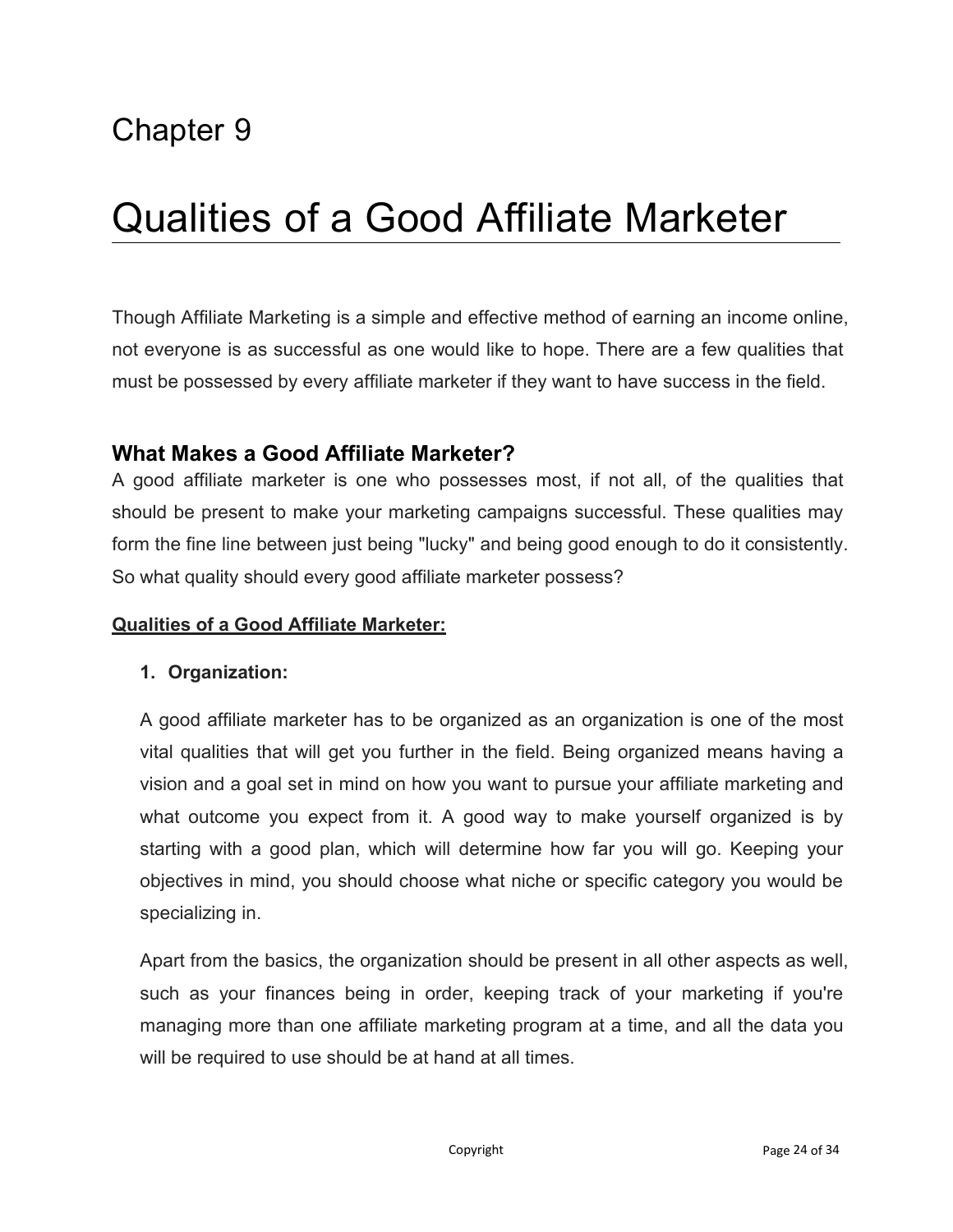#### **2. Self-motivation:**

Being motivated and keeping yourself motivated is also essential when it comes to being an affiliate marketer. As affiliate marketing is essentially a job that is done from home, keeping yourself motivated to stay on course and get things done consistently will prove to be vital. Most affiliate marketers are self-employed, and since no one will keep a check on you, you are your only motivator. Self-motivation will keep you pushing for success everyday. Set tasks that you should be doing in a given time frame and make sure you do them within it so you can stay on track and keep yourself motivated.

#### **3. Consistency:**

No matter what plan you're following and what vision you have for your affiliate marketing campaign, you will need to be consistent for you to make it effective for you. If you have a certain timeline you are following or a certain hour every day when you post your content, make sure you stick to it and follow it consistently. Your readers will expect you to be posting according to your schedule, or if you don't have one, they will still be expecting you to post regularly.

Hence it will be your responsibility to keep giving the readers what they want. Maintaining your sites and updating them frequently will also fall upon you. Once you know what tactics or strategies you will be following, make sure you follow it regularly.

#### **4. Social:**

When we talk about social as a quality to have for a successful affiliate marketer, we should keep in mind that it means being social remotely as affiliate marketing is an online job. Hence, to be social online, you should make use of socialmedia and know the importance of it. Being able to maintain contact and interact via social media is essential to be a good affiliate marketer. You should know how to engage with an audience and build contacts to make it viable. Being able to take part in a 2 way conversation and listening to what your readers want will be a good quality to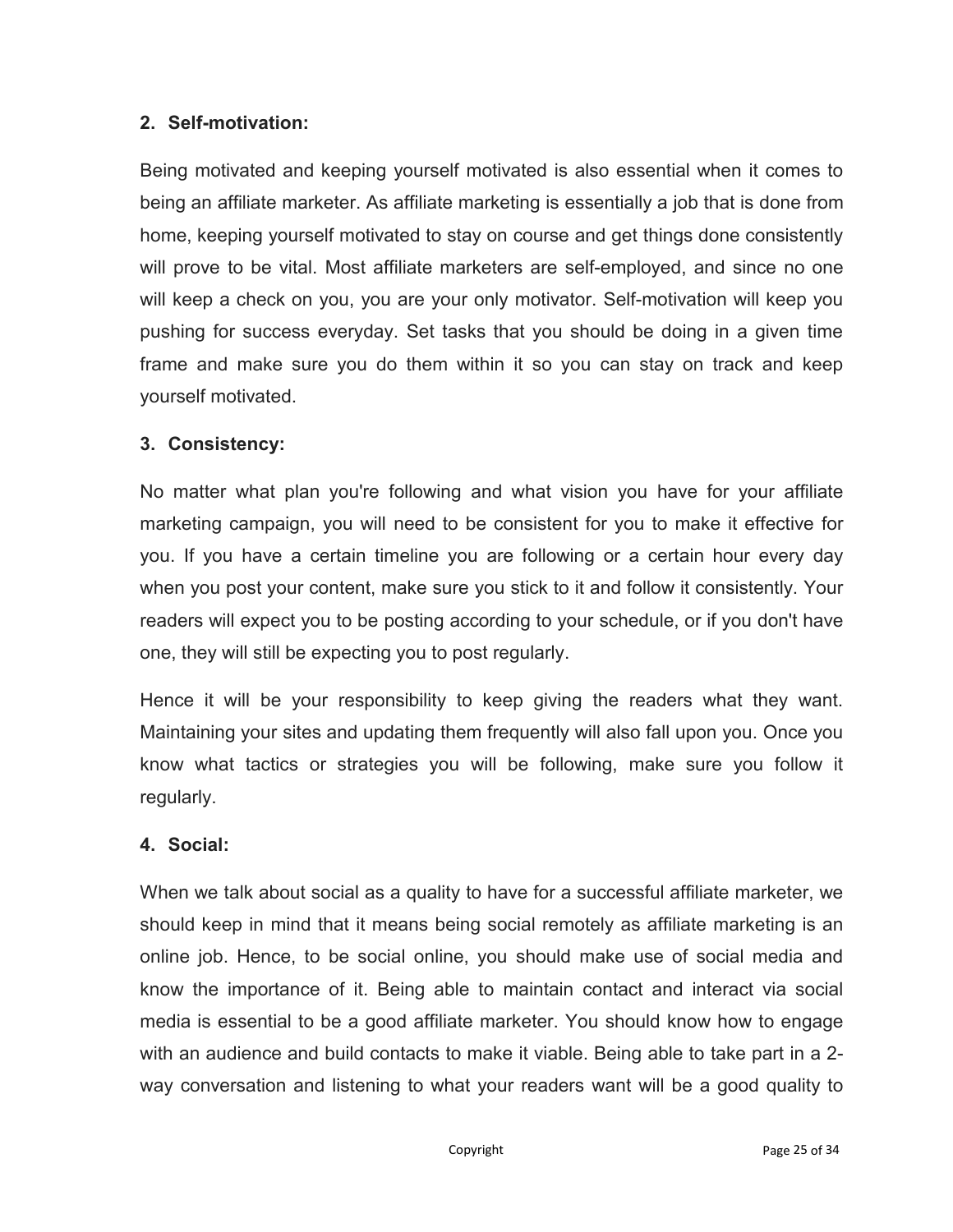have as you can really provide well for your readers then and also help to build up trust as they know you're listening.

#### **5. Focused:**

Last but not least, one of the most important qualities to have as an affiliate marketer is to be focused and keep your vision in mind. It's easy to get distracted on the internet as multiple opportunities will present themselves to you while you're on it.

However, it will be essential never to lose sight of what success you're aiming for. As long as you stay motivated and keep your goal in mind and stick to it, you will start to see the results you were hoping for. To stay concentrated on one objective is essential when trying to achieve anything and such is the same when it comes to affiliate marketing. If you stay focused on the tasks in mind and achieve them one by one, you will surely be successful as an affiliate marketer.

Knowing how to be an affiliate marketer and knowing what kind of content to create is not all that comes into play when working, knowing what qualities to possess and how to put them into work will also be just as important.

### **[Free Training Series Reveals Everything, Step-by-Step](https://bit.ly/2VQxfco)**

 **FREE TRAINING: "How to Earn a 6-Figure Side-Income Online"**

 **6-week Course On Paid Traffic To Create An Affiliate Marketing Based Business**

 **Click Here To Watch The Presentation**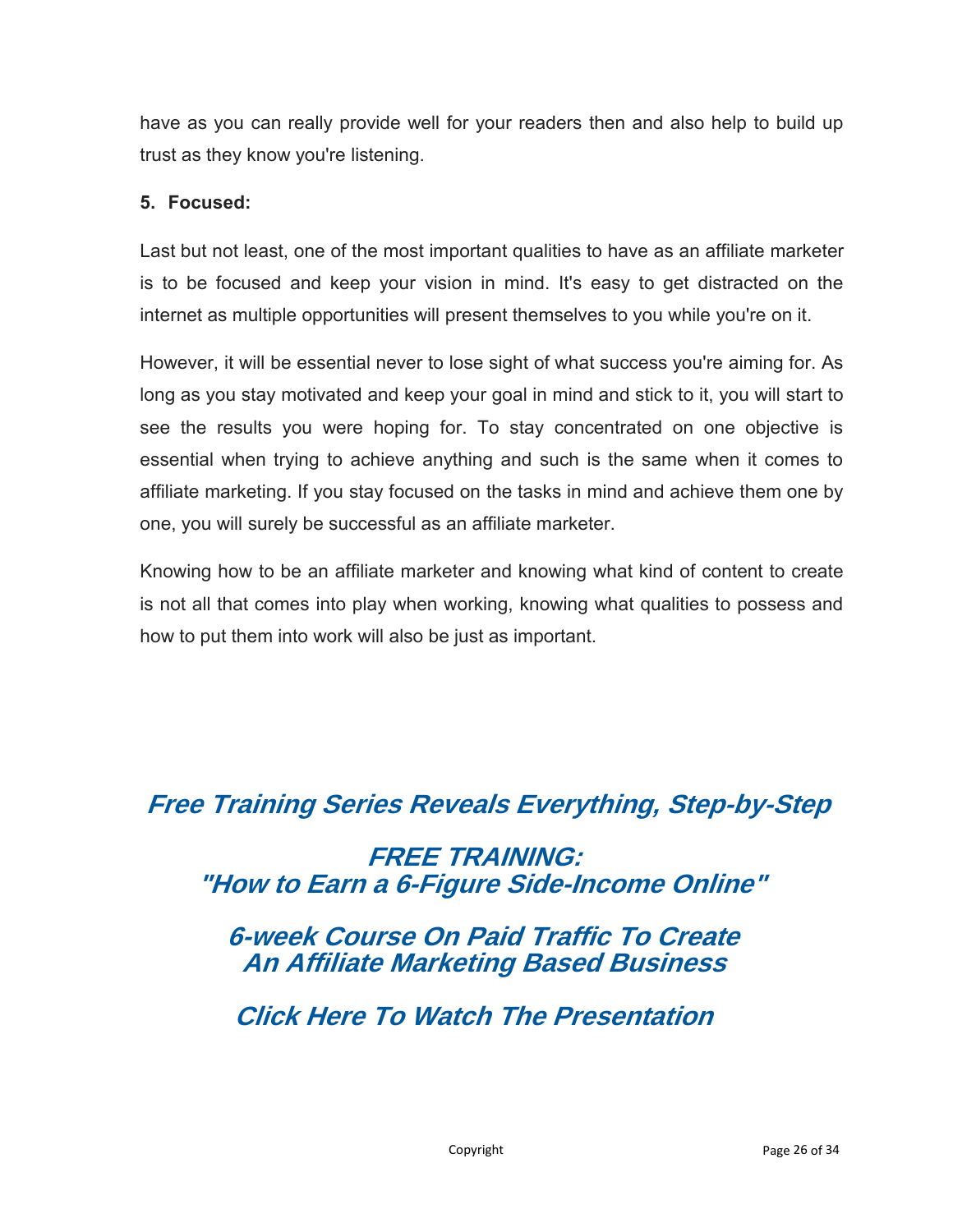# The Challenges Associated with Affiliate Marketing and How to Overcome Them

Some affiliate marketers may find it hard to reap the same results as all of their counterparts and face challenges along the way that can't be easily dealt with. So what are these challenges associated with affiliate marketing, and how can you overcome them?

#### **Common Affiliate Marketing Challenges:**

There may be a lot of struggles that affiliate marketers face in their careers. While some probably subjective and depends on person to person, a lot of challenges faced are common amongst most affiliate marketers and the way to overcome them is also feasible.

#### **1. Small Commissions:**

In many cases, commissions earned by affiliate marketing are not substantial and can be very small.The payment cycle is also not consistent, and the commission may take months to reach a marketer. By then, the affiliate marketer has already put most of their expenses in promoting their strategy, such as for generating sales, clicks, leads and expanding the audience.

#### **2. Keeping Yourself Motivated:**

Keeping yourself motivated may sound like an easy concept, but it is quite hard when you're your boss. It's easy to start with a plan and keep up the enthusiasm and excitement of getting into a new career path. However, after some time, doubts may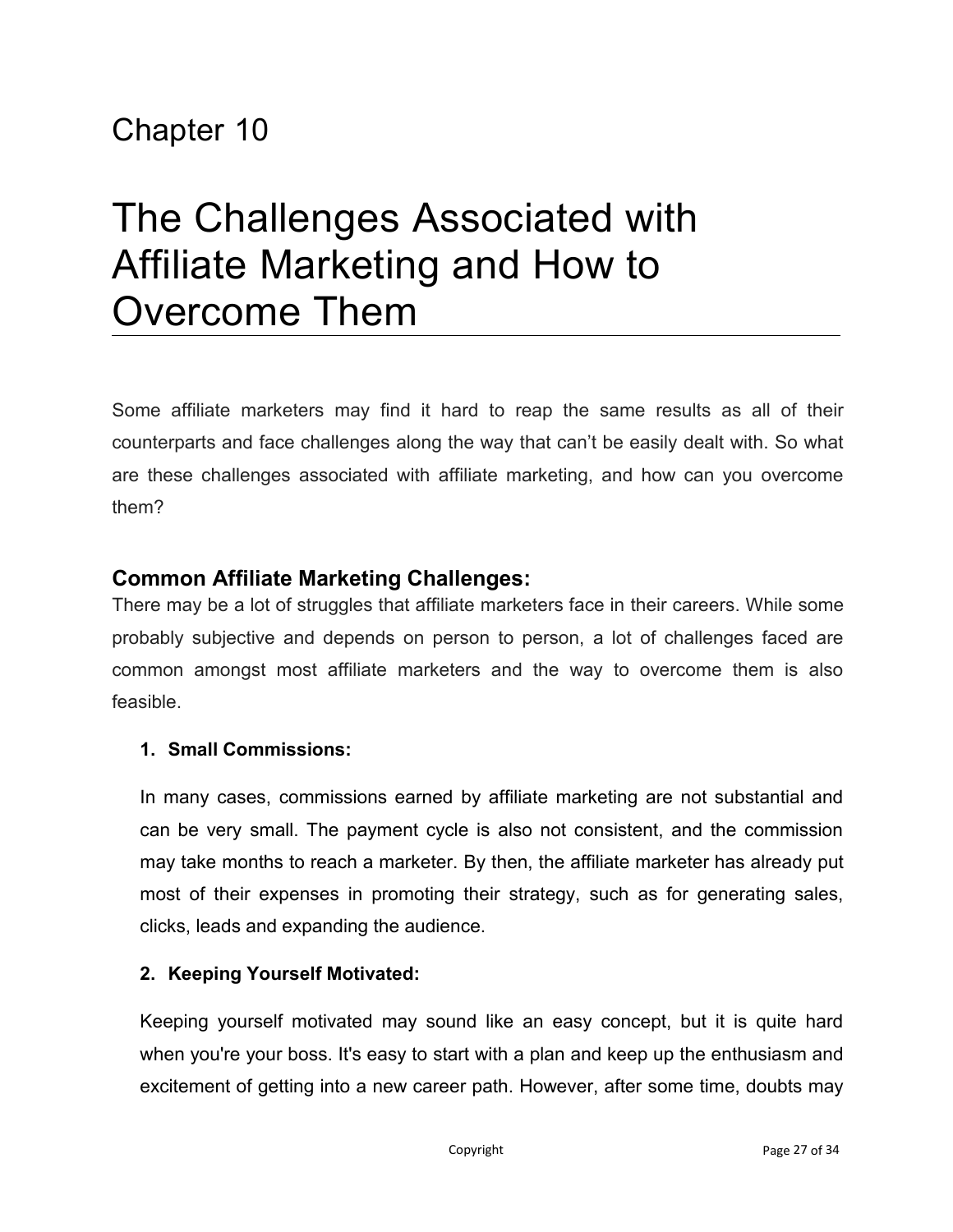start to creep into your mind about whether this is the right choice for you or not. These doubts may make you lose your motivation and make it hard for you to keep pushing every day. However, to get the rewards you want and earn the commission you started this for, you will need to keep yourself motivated no matter how difficult it may seem.

#### **3. Technical Skills not Sufficient:**

If you're new to the world of affiliate marketing, or generally new to the world of internet and technology, and learning how to use it efficiently, you may be struggling in your career as an affiliate marketer. In a largely web-based world, many affiliate marketers struggle due to a lack of technical skills. If you fall into that category, you may struggle with setting up internet marketing methods, which could include setting up leads capture pages, auto-responders, blogs, the right content and social media platforms to promote your marketing.

#### **4. Getting the Appropriate Knowledge:**

You can't just one day get up and decide to be an affiliate marketerand expect to be successful at it. There is a certain level of education to be gain before it and learn some basics about how actually to go about it. Most people choose to learn via the internet; however, there is no telling if that information is even correct or valid to your situation. Any form of contradictory advice could have you running in circles and would essentially get you nowhere. It could also take some time for you to find all the relevant information you need at just the right time.

#### **5. Receiving Support from your Seller:**

Once an affiliate marketer has contacted the seller and agreed to market it, they're on their own from then on. A lot of affiliate marketers are left in the dark by their suppliers and don't get the right kind of product support they need or recommendations on marketing tools to use. At most, the marketer may be provided with a coded link or a one-time marketing piece without any other forward ideas. Thus, usually, marketers are left on their own on how to market the product.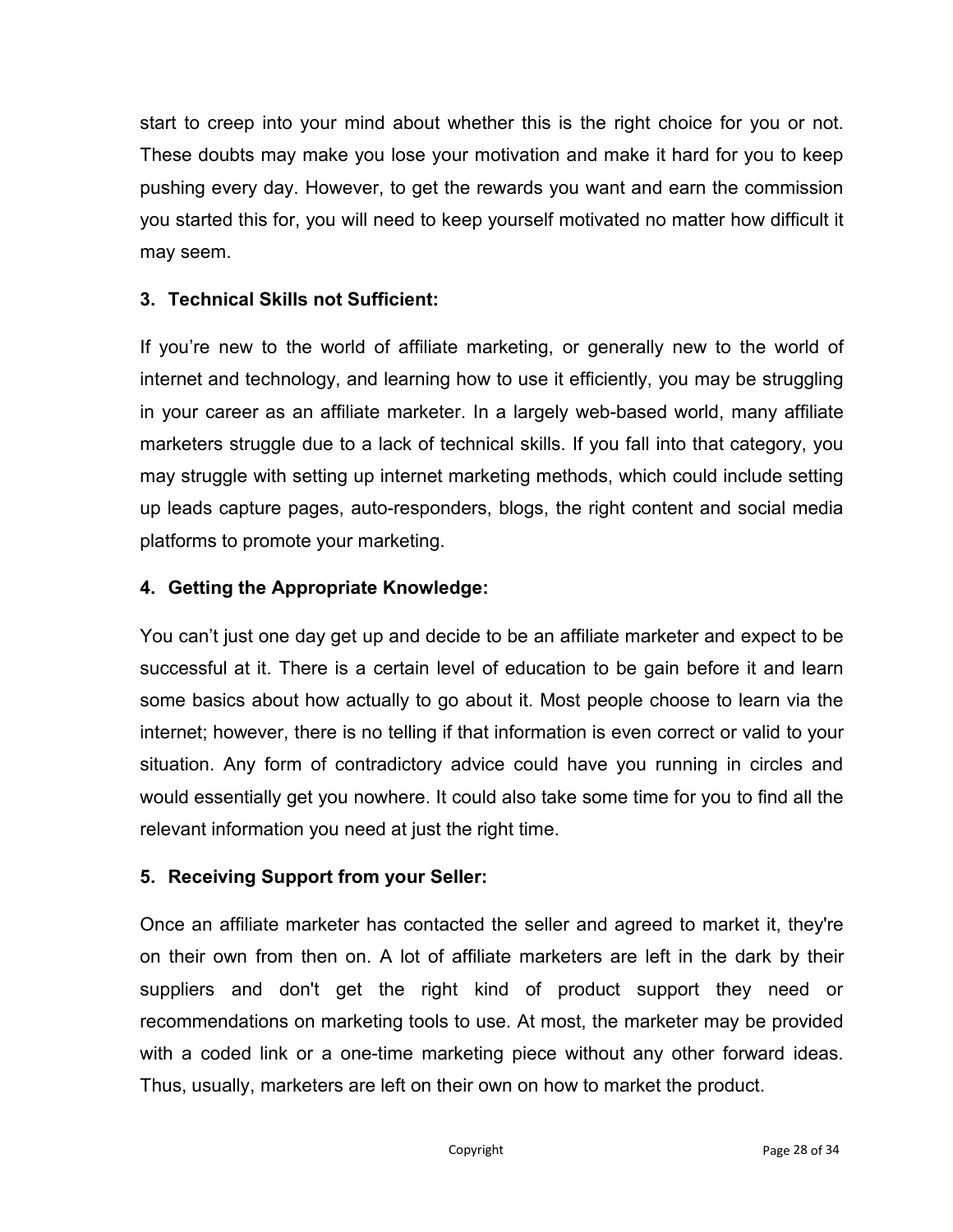#### **How can these Struggles be overcome?**

There are general guidelines on how to overcome struggles when it comes to affiliate marketing. Though many challenges may be somewhat specific, a lot of them may be solved by collective knowledge and perseverance.

- Don't try to venture too much into the unknown, stay focused on what you already know and have knowledge on it. Sticking to it will mean you can make comparatively more informed decisions than doing something new to you.
- Keep yourself motivated by thinking of the success that will come to you if you make it big in your affiliate marketing career. Let the potential of success drive you on.
- Use reliable resources for knowledge that has been tried and tested by sufficient affiliate marketers before you. Studying up on all aspects beforehand and taking your time to gain all the information you need may prove to be useful in the long run.
- Choose a product that you can resonate with and understand without other forms of support. If you understand a product well, you will have the ability to convey it to your audience better.
- Don't try to rush into things. Test your hand at one product first, and once you make it successful, move onto the next one. Taking your time will be beneficial.

Hence, it is no secret that affiliate marketing is a tough career choice, and just like any other field, you will be faced with challenges daily. However, what matters is how you tackle these challenges and learn to overcome them, so they don't come in your way.

### [www.massleadsmaker.com](http://www.massleadsmaker.com)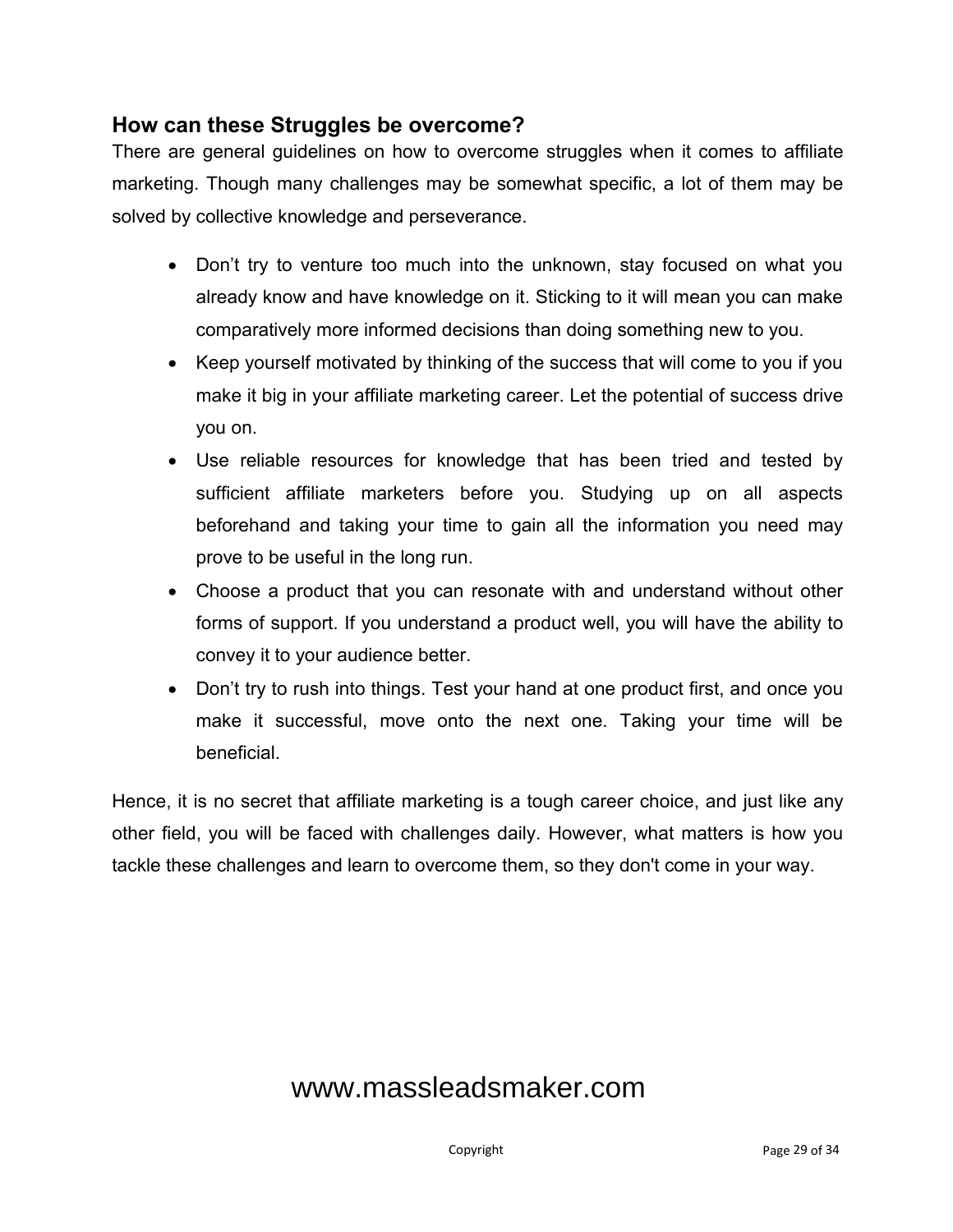# How to Promote Affiliate Offers?

Affiliate Marketing is a good choice for many to have a means of income without having to leave the house and just conducting their entire career online. However, it is not as easy as it seems, and without knowing exactly what to do, you may be quite perplexed by it. But once you get the hang of it, you will be able to get the rewards you had been dreaming of when you got into this.

#### **Promoting Affiliate Offers:**

While you're trying to understand the whole world of affiliate marketing, one essential piece of knowledge to have would be to how to promote youraffiliate offers. Without the much-needed promotion for your products, you will find it very difficult to be successful. So how exactly can you promote your offers? Well, here are a few tips for you.

#### **1. Blogging:**

Blogging is perhaps one of the most basic ways to promote an affiliate offer. Using a website that supports and can feature a blog will be essential for it. Blogging gives you a free hand to talk about your offer as much as you like and what to include in it. You can include any content to it, such as reviews, images or infographics, and whatever you please. Since tutorials are also an efficient form of content for affiliate marketing, you can also include a tutorial in your blog. As long as you give a good description of your offer, weigh the pros and cons, and give your honest opinion about it, it can be a great way to promote your affiliate offer. If you cannot write well, you can always hire someone to write your blog posts for you!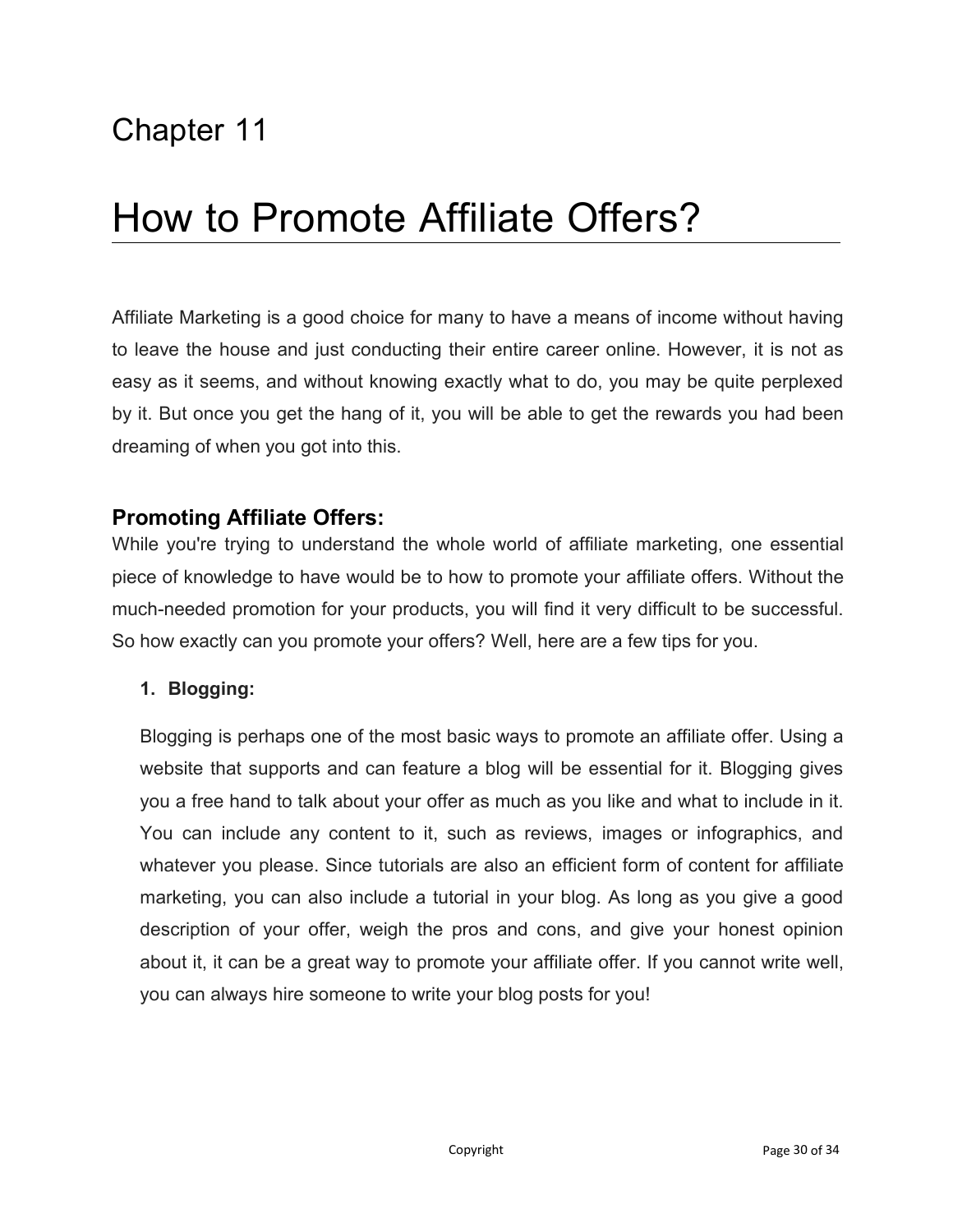#### **2. Using Social Media:**

Social Media, as a tool, is a compelling one and an efficient way to connect with and interact with millions of people worldwide right from your home or office. Social media keeps growing big on the daily and is something most commonly used by anyone in any field. To promote your affiliate marketing offers, you will need to make use of social media and also know how to put it to the best of use. Writing posts about your offer, adding images to it, interacting with your audience and liking content related to it are all efficient ways to make use of social media. You can use multiple uses of platforms depending on where your target audience most resides and use multiple features to keep your information up to date.

#### **3. Video Making:**

Due to the fast-changing world of social media and most people becoming tech savvy, keeping the attention of people is challenging, and a lot of text can sometimes become tedious and is not everyone's cup to tea. Thus, you can opt for making videos as an option to promote your affiliate offers. Videos are an effective method to showcase your product visually and also explain exactly to your audience how it works. You can also provide tutorials so your customers know how easy it can be to use and start gaining an interest in it. If you're not an expert on video making, you can hire someone to do it for you, who will also provide you with essential equipment. You can then share these on your social media for the world to see.

#### **4. Search Engine Optimization:**

Search Engine Optimization is a commonly opted for and a very efficient tool when it comes to promoting affiliate offers. If you have a website you work from; search engine optimization will allow it to show up on search engine result pages through natural or organic searches. This may not be the quickest method for affiliate offer promotion, but it is one that has a future payback and will help you out in the long run. Search engine optimization will continue driving in traffic to your sites and pages for a prolonged period will eventually start showing results for you and show you benefits for having opted for it in the first place.